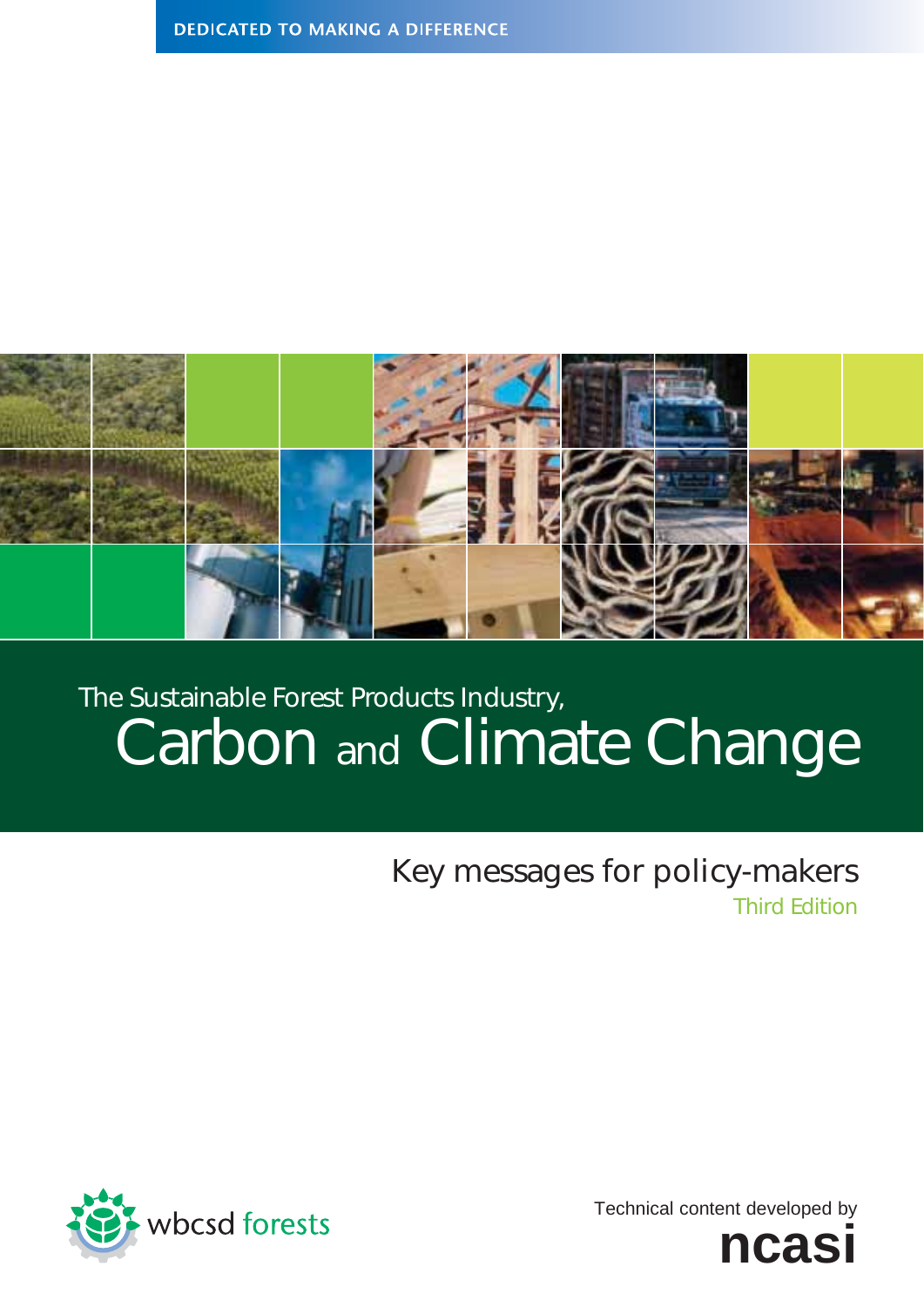

## **Contents**

| <b>Executive summary</b><br>for policy-makers                                                           |    |
|---------------------------------------------------------------------------------------------------------|----|
| <b>The Sustainable Forest</b><br><b>Products Industry -</b><br><b>Responsible managers</b><br>of carbon | 2  |
| Our carbon opportunities                                                                                | 6  |
| Our carbon challenges                                                                                   | 9  |
| Our policy recommendations 12                                                                           |    |
| Key information and<br>data sources                                                                     | 14 |
| <b>Sustainable Forest</b><br><b>Products Industry</b>                                                   | h  |

In the long term, a sustainable forest management strategy aimed at maintaining or increasing forest carbon stocks, while producing an annual sustained yield of timber, fibre or energy from the forest, will generate the largest sustained mitigation

Fourth Assessment Report of the Intergovernmental Panel on Climate Change, 2007.

To support action on climate mitigation and adaptation, business must lead in expanding sustainable forest based solutions to produce more wood and use it more wisely.

> José Luciano Penido, Chairman, Fibria, Co-Chair WBCSD's Sustainable Forest Products Industry Working Group.

## Global companies leading on carbon management

The World Business Council for Sustainable Development's (WBCSD) Sustainable Forest Products Industry (SFPI) Working Group consists of leading international forestry and forest product companies with a shared commitment to sustainable development and balancing efforts between economic growth, ecological balance and social progress.

These companies are committed to maximizing their contribution to climate change mitigation and adaptation by proactively managing their carbon profile. Under the SFPI Membership Principles and Responsibilities participating member companies commit to:

- **Efficient and innovative use of fiber, energy and** new technologies;
- Promoting the recyclability, recovery and appropriate reuse of fiber;
- Improving energy efficiency and use of renewable energy;
- Tracking, managing and reporting on carbon dioxide emissions;
- Promoting sustainable forest management and use of forest products as important climate mitigation and adaptation strategies.

View the full SFPI Membership Principles and Responsibilities on the inside back cover.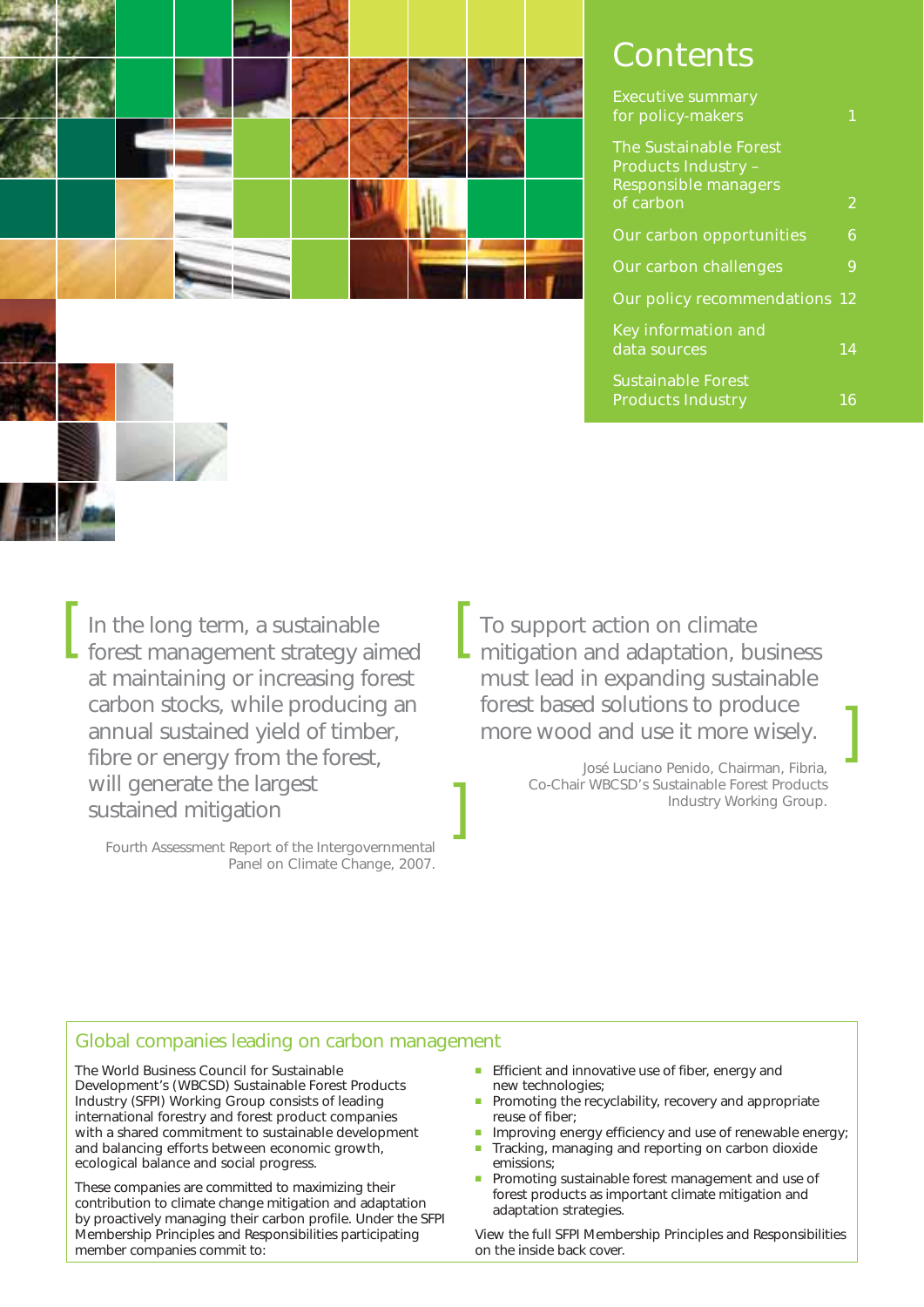# Executive summary for policy-makers

## The Sustainable Forest Products Industry – Responsible managers of carbon

- > We supply products that are made of renewable raw materials, require lower fossil energy inputs during their life cycle than most alternative non-wood products, are highly recyclable given available logistics, and store carbon.
- > Working with private and public landowners, we use forest resources sustainably, maintaining the efficient infrastructure needed to ensure healthy growing forests, and the provision of valuable ecosystem services.
- > We are energy intensive, but meet much of our energy needs with biomass, a fuel that adds no CO<sub>2</sub> to the atmosphere, when produced sustainably.
- > We provide markets for wood, and thus encourage landowners to retain or expand their forests.
- > We are committed to working with other stakeholders to maximize the contribution of the sector to climate mitigation and adaptation.

## Our carbon opportunities

- > Breakthrough technologies are needed to significantly reduce energy consumption within the industry.
- > To help reduce society's energy use and greenhouse gas emissions (GHG), the forest products industry can:
	- Become even more energy efficient, especially by increasing the use of combined heat and power (CHP) systems and waste heat recovery;
	- Increase its use of biomass in energy production;
	- Provide wood-based products, chemicals and fuel that can replace fossil fuel based alternatives;
	- Supply society and industry with increasing amounts of sustainably produced wood and fiber for use as a raw material and for bioenergy;
	- Provide wood products to society that mitigate the growth in atmospheric greenhouse gases by storing carbon and substituting for more greenhouse gas-intensive products;
	- Increase the recovery and use of recycled fiber;
	- Plan and provide for increased sustainably managed fiber supply.

## Our carbon challenges

- > The connections between our industry and the global carbon cycle are complex – hastily enacted climate change policies can have unintended consequences on our industry.
- > We are capital intensive, making it difficult and expensive to change technology in response to short-term policy measures.
- > Ours is a world marketplace, and we must think in terms of global solutions to business and environmental problems.

> Government incentives and mandates for using wood, and other types of biomass, for fuels and bio-based products without commensurate increases in virgin and recovered fiber supply will create increased competition for our primary raw material and the land where it grows.

## Our policy recommendations

Sustainable forest management – the key strategy

- > Expand efforts to further bring the world's forests under sustainable management, accommodating the multiple and varied economic, social and ecological values and benefits of forests.
- > Develop local management capacity and support policy reform to reduce deforestation in developing countries as proposed by the REDD+ mechanism.

Produce and use more wood on a sustainable basis – the key outcome

- > The many benefits of sustainable forest-based products and bio-energy can only be realized if public policies:
	- Promote development of adequate supplies of wood from sustainably managed forests;
	- Support the mitigation and adaptation roles of forest owners by helping them keep forested land in forest, improve forest productivity, and increase the recovery of forest residuals;
	- **Help minimize competition for the land** used to produce food, energy and industrial raw materials;
	- Recognize the GHG mitigation and adaptation benefits of carbon stored in harvested wood products, and when substituted for more GHG-intensive alternatives;
	- Optimize fiber recovery and its use and re-use – as products first, and finally as a source of energy.

Avoid counterproductive policy impacts and technology barriers – the key requirement

- > Mitigation or adaptation strategies involving the supply and use of forest biomass should be market-driven, rather than relying on subsidies, incentives or mandates.
- > Policies should support the mitigation role of forest products manufacturers by helping them expand the use of CHP (Combined Heat and Power), invest in low-GHG emitting technologies, and facilitate the early adoption of these technologies.
- > A level global playing field in terms of carbon policy impacts will avoid carbon leakage.

Our full recommendations are outlined on pages 12-13.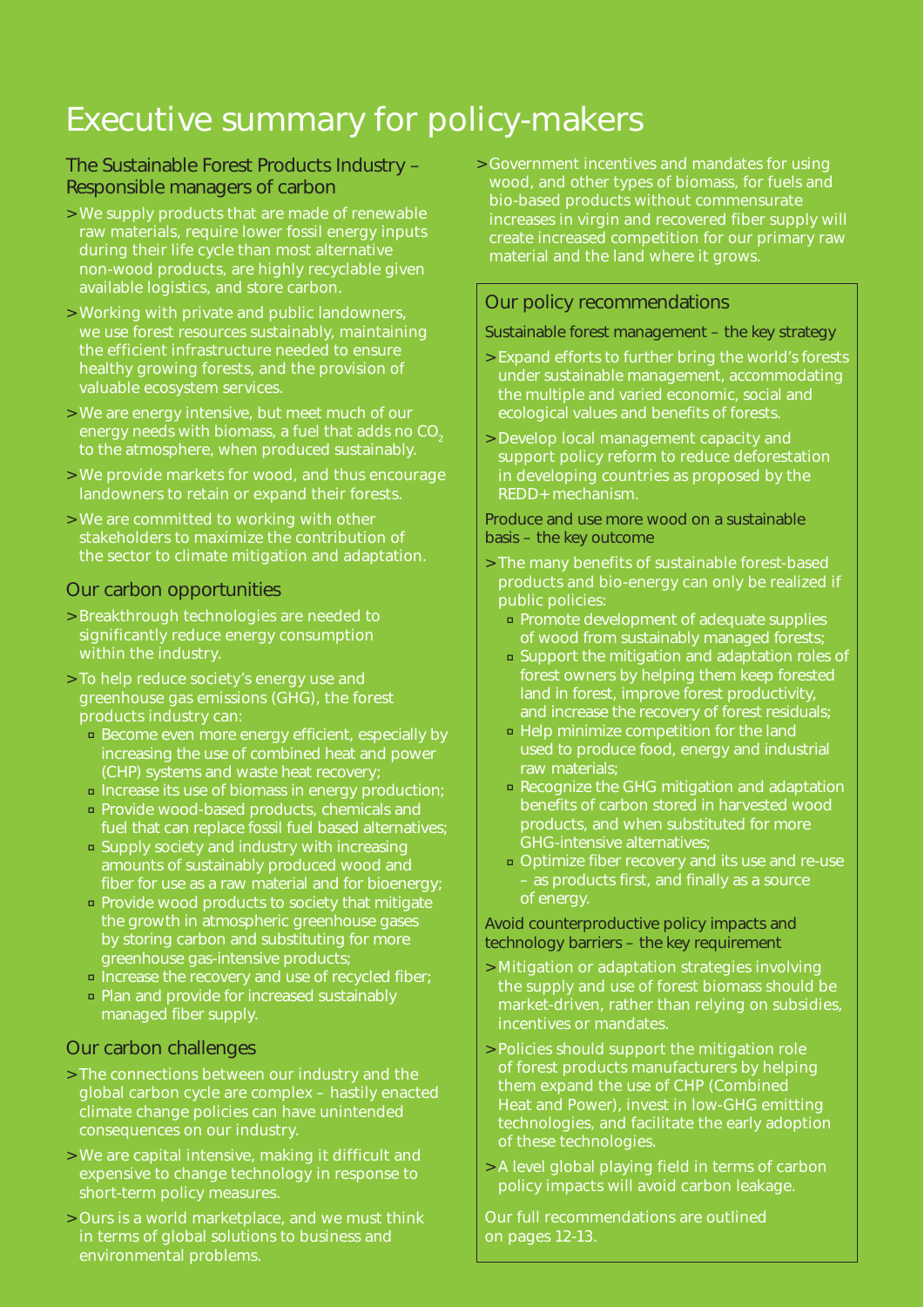## The Sustainable Forest Products Industry — Responsible managers of carbon



While carbon is stored in forest products – known as Harvested Wood Products (HWP) within the context of the UNFCCC – it remains out of the atmosphere. Studies indicate that the amount of carbon stored in forest products is increasing by about 115 million tons per year. This is equivalent to removing 424 million tons of CO<sub>2</sub> from the atmosphere per year.

*Source: FAO Forestry Working Paper 159, Impact of the global forest industry on atmospheric greenhouse gases*

## Carbon benefits from forest products

make fiber scarce.

Forest products are made from renewable raw materials. They require lower fossil fuel energy inputs during their life cycle than most alternative non-wood products, are highly recyclable given available logistics, and store carbon.

When measured against common alternative building materials, the life cycle of wood-based structures requires less energy and releases fewer CO<sub>2</sub> emissions. This is because wood building materials require less energy to manufacture, and because much of the energy required to produce them comes from biomass – a fuel that adds no  $CO<sub>2</sub>$  to the atmosphere, if sustainably produced. Based on average displacement figures, the use of wood-based building products avoids emissions of an estimated 483 million tons of CO<sub>2</sub> per year (FAO, 2010a).

In addition, our packaging products help to reduce waste (and thus carbon emissions), by protecting products during handling, shipment and storage, and our wood-based chemical products are often a low carbon substitute for petroleumbased chemicals.

Virtually all goods leave an environmental and carbon footprint throughout their life cycle: from resource extraction through manufacturing, to distribution, use and end-of-life disposal. Too often, climate change policies focus on greenhouse gas mitigation at only one stage in a product's life cycle. When viewed on a life cycle basis, wood-based building materials are substantially less carbon intensive than substitute materials.

At a global level, the greenhouse gas emissions from the forest industry value chain are largely offset by



in forest products.

sequestration in forest products. Value chain emissions are expected to decline as manufacturing becomes less greenhouse gas intensive, and as public policies become increasingly effective in keeping recyclable materials out of landfills and reducing methane emissions from landfills. This positive trend could be adversely impacted if fiber supplies are not sustainably managed, and if increasing subsidies and mandates for biomass-based electricity and ethanol production

The forests supporting the Sustainable Forest Products Industry are managed primarily to supply fiber. Therefore, the amount of carbon they store is not likely to increase or decrease significantly. Although the data does not allow a quantitative estimate of the impact of the global forest products industry on the world's forest carbon stocks, the effectiveness of sustainable forest management practices in maintaining carbon stocks in production forests is clear from experiences in North America and the EU. These regions, which account for more than 55 percent of global industrial roundwood production, contain most of the world's certified forests, and have generally stable or increasing forest carbon stocks (FAO 2010a). Additional carbon storage can be found in the industry's products. This form of sequestration will continue to increase, due to the growing global population and increasing standards of living.

The production and sale of bio-based electricity and recycling help reduce methane releases from landfills, and are two additional benefits of the forest industry's value chain. Non-recyclable wood and paper products can also be a source of biofuel, displacing fossil fuels.

- Manufacturing related indirect
- Manufacturing related direct
- Product end-of-life
- Transport
- Forest management
- **T** Total emissions
- Net sequestration in forest products

■ Net sequestration in forest

Source: FAO 2010a Source: FAO 2010a

2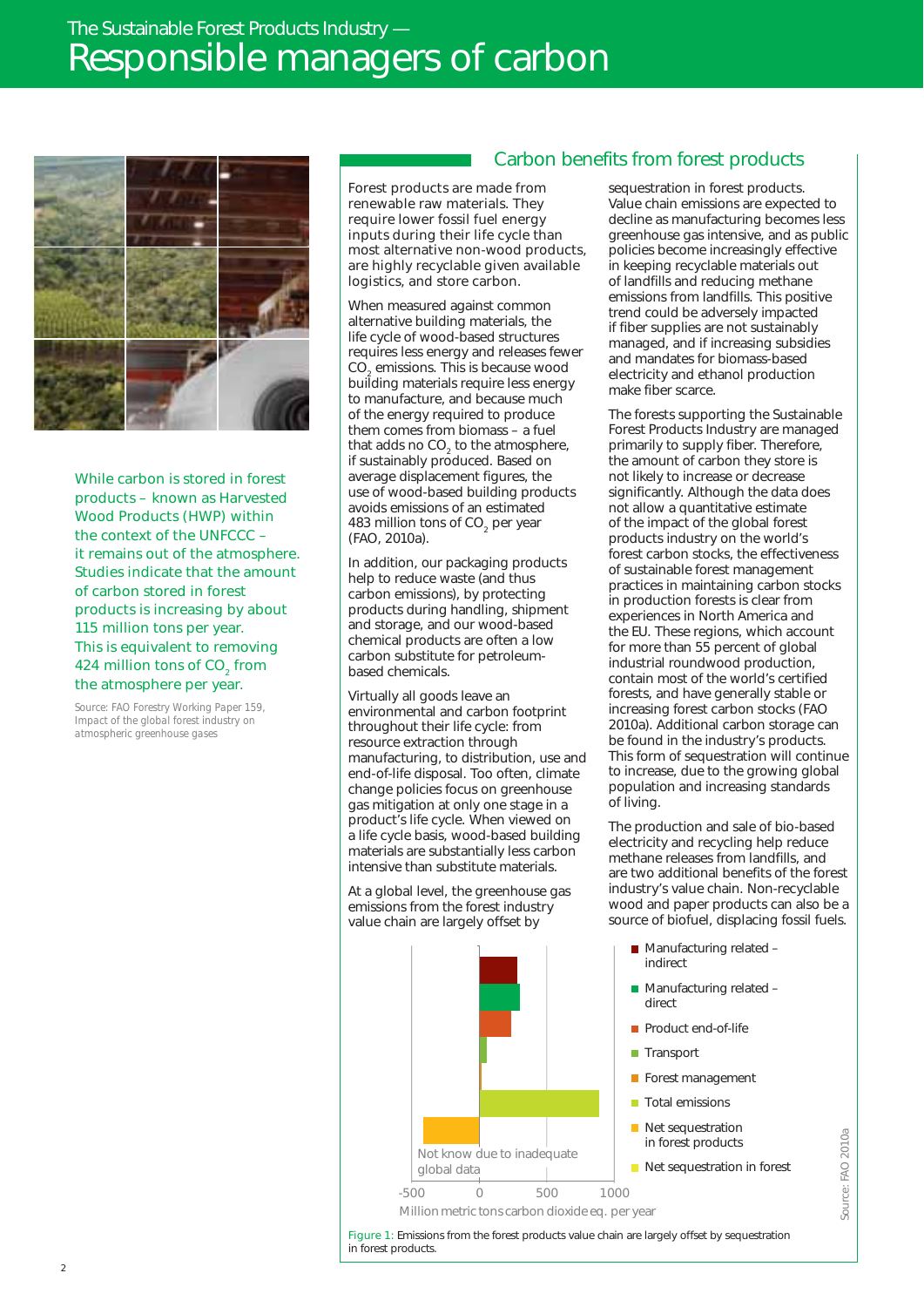#### Sustainably managed forests are a renewable natural resource

Sustainable forest management practices:

- **Ensure continued carbon** sequestration in the forest;
- Provide wood fiber for biomass-based products and biomass energy;
- Protect the ecological values of the forest in a balanced way;
- **Maintain healthy and vigorously** growing forests.

When landowners receive income for products grown on their land, they are encouraged to maintain, renew and manage this valuable resource sustainably. This is an especially important consideration in places facing economic pressures to convert forestland to non-forest uses.

Landscape environmental values, including biodiversity, can be enhanced by sustainable forest management and, as such, sustainably managed forests complement and extend land areas managed for environmental values and biodiversity. Likewise, local communities are sustained and may benefit from employment and downstream activities.



#### Sustainably managed forests provide wood fiber and carbon benefits

The global carbon cycle has a long feedback and stabilization period, in which carbon stocks must be kept out of the atmosphere to effect climate mitigation. The life cycle benefits of sustainably managed forests represent an appropriate mitigation mechanism that is already in place, and does not require a start-up mechanism, innovation, or public funds. The mitigation and adaptation benefits of sustainably managed forests include carbon storage in forests and forest products, as well as reductions in emissions of greenhouse gases, when forest products are used in place of products that are more greenhouse gas-intensive. Long-duration concession licenses and ownership titles help ensure that these life cycle benefits will be maintained.

Options for using forests in the battle to control greenhouse gases in the atmosphere range from forest preservation to intensive forest management. At one end of the spectrum, trees are used only to sequester carbon, allowing them to eventually become more susceptible to natural disturbances (fire, insects, disease). At the other end, the objective is to maximize the production of products that displace fossil fuels and fossil fuel-intensive products. Many factors affect the carbon benefits of different forest management practices. The optimum approach will vary from one situation to another. Studies have found that: "In the long term, a sustainable forest management strategy aimed at maintaining or increasing forest carbon stocks, while producing an annual sustained yield of timber, fiber or energy from the forest, will generate the largest sustained mitigation benefit." (Source: IPCC. 2007 *Mitigation, Fourth Assessment Report*.)

By providing a market for wood, the forest products industry also gives forest owners an incentive to keep land in forest, as opposed to converting it to other uses that provide few or no carbon benefits.

Unfortunately, the carbon benefits that forests could provide are often constrained by public policy. In the words of the IPCC, "Forestry can make a very significant contribution to a low-cost global mitigation portfolio that provides synergies with adaptation and sustainable development… However, this opportunity is being lost in the current institutional context and lack of political will to implement and has

resulted in only a small portion of this potential being realized at present." (Source: IPCC. 2007. "Working Group III contribution to the Fourth Assessment Report"). The lessons of the past decade illustrate that carbon policies should recognize the full range of opportunities for using forests to mitigate atmospheric greenhouse gases.

Currently, there is a contradiction between the physical reality and the accounting rules of the Kyoto Protocol, which creates a significant risk of unintended outcomes. Within the Kyoto Protocol, the carbon stored with HWPs is not fully recognized as an expanding carbon stock or sink and, under existing accounting rules, forest harvesting is accounted for as an immediate emission, which is not technically or scientifically accurate. Furthermore, in the current framework the forest sector does not receive credit for emission savings that occur in society as a result of using HWP in place of more greenhouse gas-intensive alternatives. In combination, these factors make HWP an under-utilized mitigation option, and an under-leveraged adaptation strategy (WBCSD 2011a).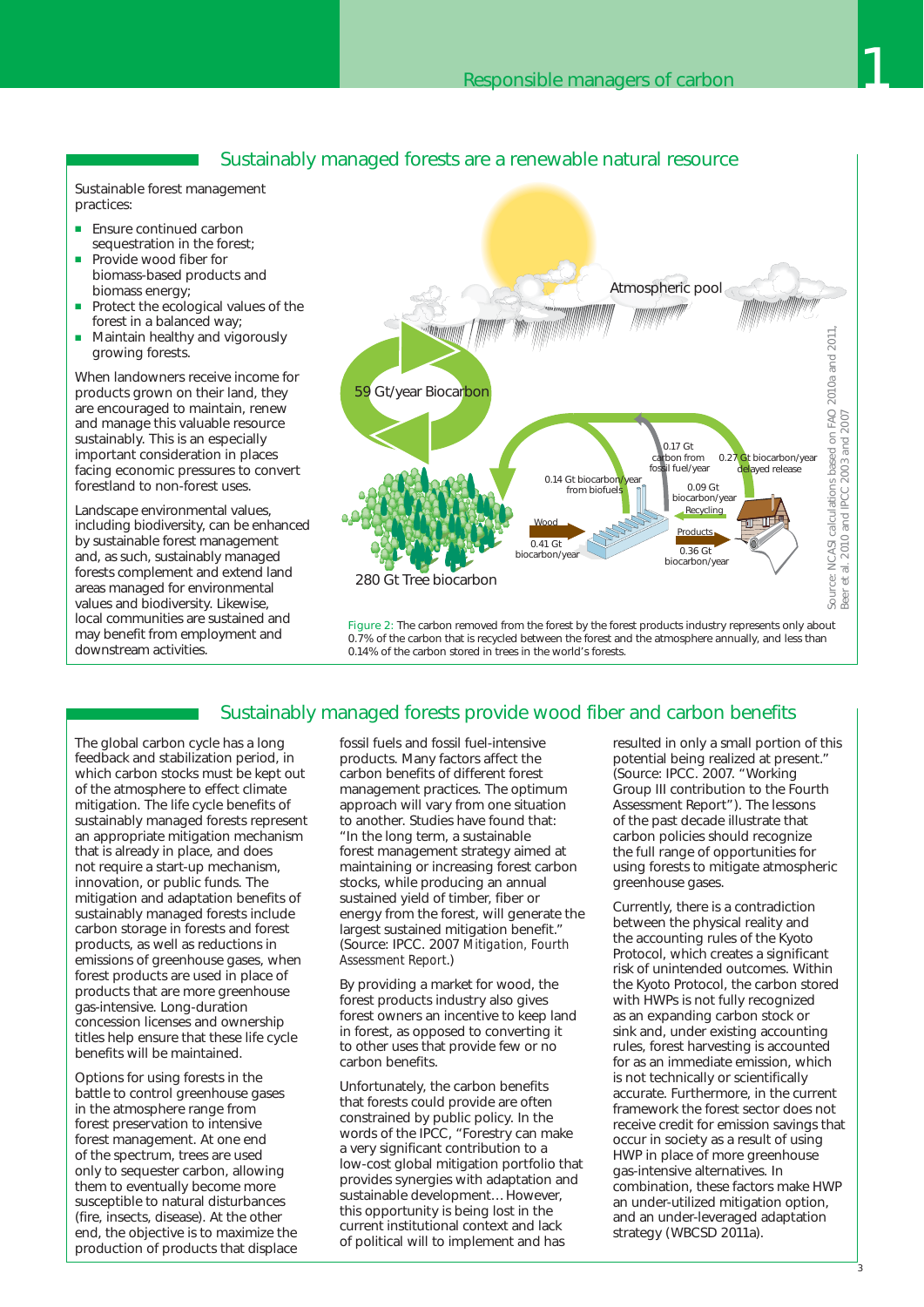#### Responsible managers of carbon



### The forest industry is highly resource efficient

The industry has created and supports an extensive infrastructure necessary for collecting biomass from forests, and essentially all of the material removed from the forest is used either in products, or as a source of biomass energy in the manufacturing process.

The industry's eco-efficiency improvements are demonstrated by FAO data which indicate that in 2007, the industry obtained 34% more product from every cubic meter of harvested wood than it did in 1990 (FAO 2011). This progress has been made possible by more efficient manufacturing, improved products that use less wood and paper (e.g., reduced grammage), and increased recycling. The use of recovered paper as a source of fiber to make new paper or paperboard varies by type of paper, but mills making certain packaging grades commonly use 100% recovered paper to supply their fiber needs.

The pulp and paper industry makes widespread use of combined heat and power (CHP) systems, which extract far more usable energy from fuels than systems that produce only steam or electricity. Almost 95% of the electricity produced at pulp and paper mills in Europe is produced by CHP (CEPI 2011). In the United States, 37% of all industrial CHP capacity is in the forest products industry, a larger contribution than any other industry sector (AF&PA, 2010).



Figure 5: In many countries over one-half of the paper is recovered for recycling, allowing forest fiber to serve repeated uses.

<sup>1</sup> Paper recovery rate is generally defined as the percentage of paper and paperboard consumed domestically that is recovered for recycling or other uses. Data is from national trade associations for the most recent year for which data is available. Because the data sources and definitions vary somewhat among national associations, comparisons between countries must be made with caution.

4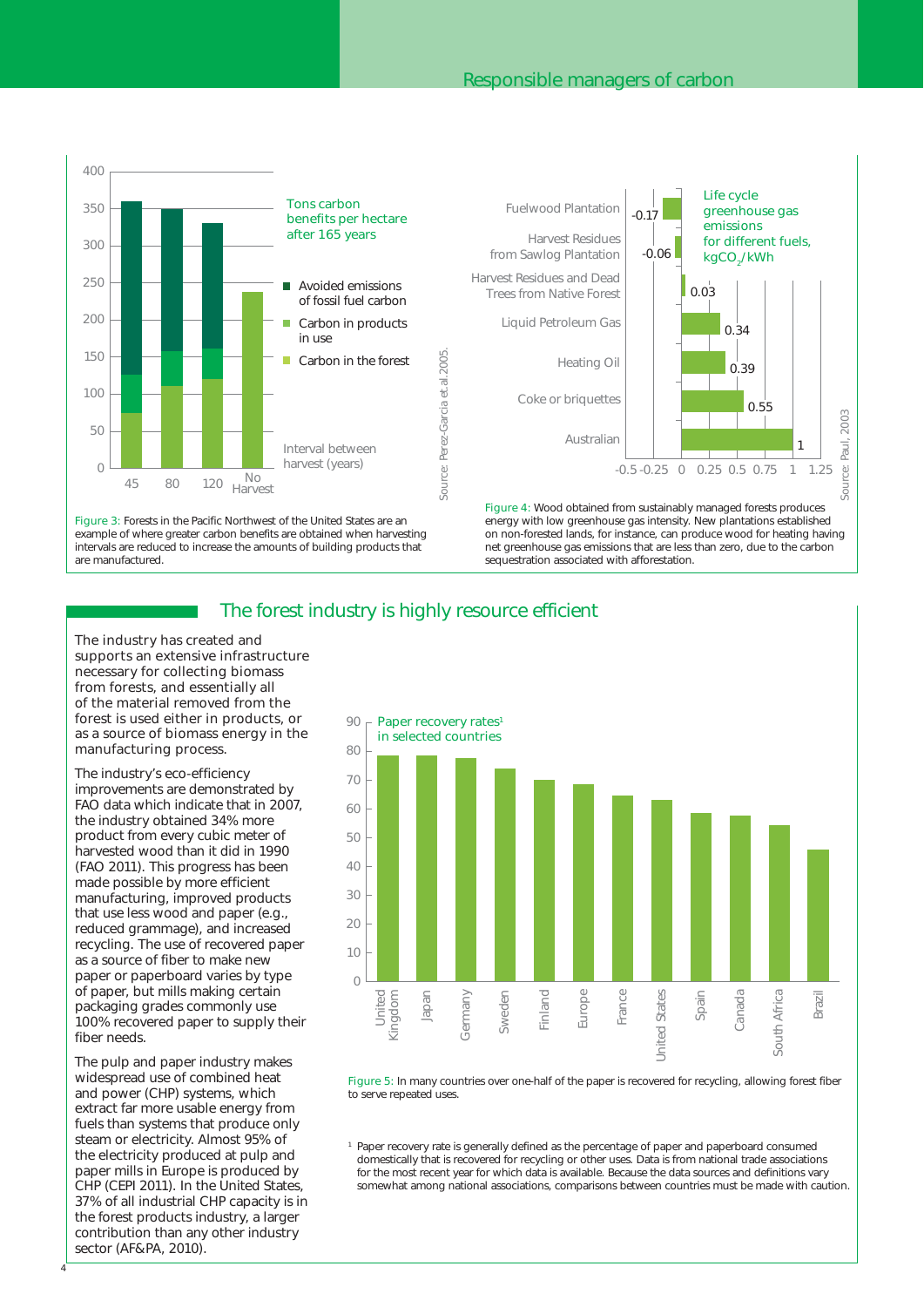## The forest industry energy consumption

The forest industry is energyintensive, but meets much of its needs with biomass, a fuel that adds no CO<sub>2</sub> to the atmosphere if produced sustainably

According to the Intergovernmental Panel on Climate Change (IPCC), it is new carbon from fossil fuels that is primarily responsible for increases in atmospheric CO<sub>2</sub> over the last 100 years.

The pulp and paper industry is energy-intensive. Its energy efficiency has, however, steadily increased, because of improved manufacturing processes and practices. A large proportion of mills use residue from the production process for the manufacture of energy. Manufacturing paper from recycled fiber often uses less energy than processing virgin fiber, further improving the industry's energy efficiency. The use of biomass energy in virgin pulp manufacturing and the recycling of used products make the forest products value chain very resource efficient. Wood products manufacturing is typically less energy intensive than paper and paperboard manufacturing, largely because energy is not required to separate the wood into individual fibers, and because little or no water is added to the process that would later need to be extracted.

Direct greenhouse gas emissions from fossil fuel combustion in the forest-based industries are approximately 270 million tons of CO. per year, which is about 0.9% of global CO<sub>2</sub> emissions. Indirect emissions from purchased power are approximately 190 million tons of  $CO<sub>2</sub>$  per year. Combined, these total approximately 460 million tons of CO<sub>2</sub> or about 1.6% of global CO<sub>2</sub> emissions.

*Source: FAO 2010a and IEA 2010*



Figure 6: The forest products industry derives a greater fraction of its energy requirements from biomass than any other industry. In developed countries, the forest products sector typically obtains more than half its energy from biomass.



Figure 7: The major paper and paperboard producing regions of the world have reduced energy intensity by approximately 10 to 20 percent since 1990. Recent upturns in energy intensity are probably due to lower operating rates, attributable to the global economic slowdown. Comparisons between regions must be carried out with caution, because the 1990 energy intensity varied between<br>countries, and different countries may use different calculation methods to determine energy intensity.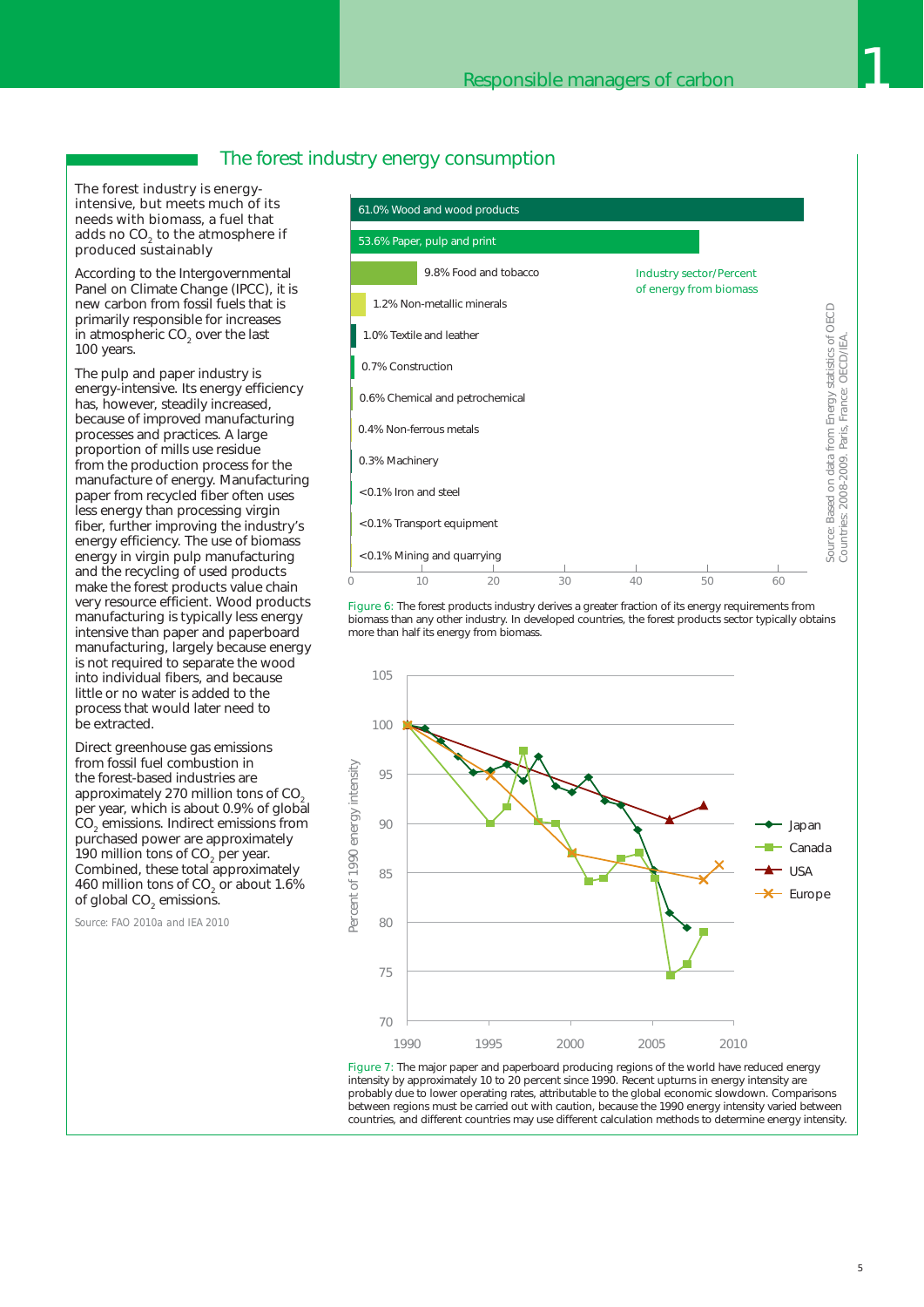

Although the pulp and paper industry is already a leader in using combined heat and power (CHP) technology, more can be done. COGEN Europe, for instance, indicates that although the European pulp and paper industry already has over 7 GWe of CHP capacity, this capacity could be increased to more than 18 GW.

*Source: Minett and Mensink, "Pulp and paper industry combined heat and power in Europe", presented to the International Seminar on Energy and the Forest Products Industry, Rome, October 2006.*

Wood-based construction reduces greenhouse gas emissions, compared to alternative construction systems. Using wood in home construction in the United States is estimated to reduce greenhouse gas emissions by 9.6 million tons of CO<sub>2</sub> equivalents per year. The corresponding energy benefit is approximately 132 million GJ per year. These figures represent approximately 22% of the energy and 27% of the greenhouse gas emissions associated

#### Research

Because the forest products industry is energy intensive and biomass based, there are significant opportunities to leverage breakthrough technologies.

For example:

- Development of forest-based biorefineries to convert forest biomass into gaseous and liquid fuels and other commercial products;
- Significant breakthroughs in the most energy-intensive areas of forest product manufacturing – i.e., mechanical and chemical pulping, pulp and paper drying, and chemical recovery.

Gasification technology converts biomass into a gaseous form that can be used to produce electricity more efficiently than conventional biomass-based generation techniques. If successful, it could transform the forest products industry from a net consumer of power, into a net exporter of "green" biomass-based electricity for use by society. Gasification also has the potential to produce bio-based transportation fuels and chemicals, needed to make the bio-based products of the future.

The industry can help supply society by increasing amounts of sustainably produced fiber for use as a raw material and for bioenergy. The forest-based industry is finding ways to increase forest productivity, while protecting forests' environmental values. New and improved management



with the preoccupancy stages of the life cycle of residential structures in the US (Upton, 2006).

Policies that allow the benefits of low greenhouse gas products to be recognized in the marketplace can reduce societal emissions by promoting the selection of less greenhouse gas intensive products and materials. (WBCSD 2011b)

The WBCSD's Sustainable Forest Products Industry working group encourages public-private partnerships, such as the European Forest-Based Technology Platform and the US Agenda 2020 Technology Alliance, to help accelerate the deployment of breakthrough technologies needed to accomplish dramatic reductions in energy use and greenhouse gas emissions.

An example of collaborative research into breakthrough technologies is the Value Prior to Pulping (VPP) research program. This collaborative effort is managed by Agenda 2020, and involves industry, including MeadWestvaco Corporation and Weyerhaeuser, 5 other pulp companies, and 13 research organizations. The objective of the program is to find a commercially viable process to extract hemicelluloses from wood chips before pulping, and to convert the extract to ethanol, butanol, and other value-added and biomass-based chemicals that can reduce societal greenhouse gas emissions by substituting for more greenhouse gas-intensive alternatives. (WBCSD 2010a).

techniques will further increase the amount of biomass that can be produced on a given area.



Figure 8: A variety of intensive management practices have resulted in dramatic increases in the productivity of pine plantations in the Southern United States.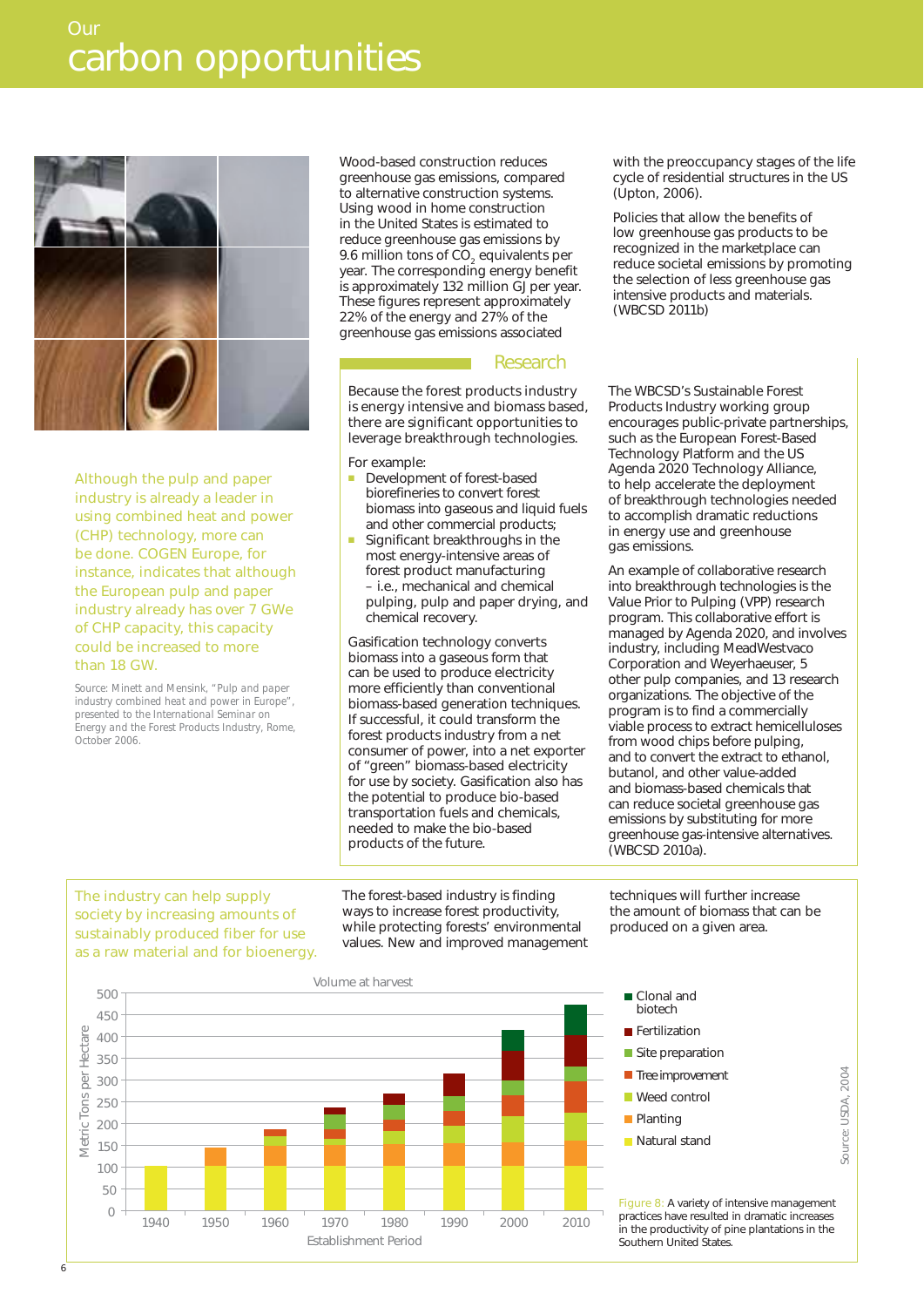## The Sustainable Forest Product Industry's role

The Sustainable Forest Products Industry can do a number of things to help reduce society's energy use and greenhouse gas emissions.

Its commitment to energy efficiency and increased use of biomass for energy are reflected in the following:

- $\blacksquare$  In 2003, the European pulp and paper industry set a goal of increasing biomass use to 56% of total onsite primary energy consumption by 2010. The most recent data indicate that the industry is on track to meet this goal;
- In 2011, AF&PA expanded an earlier greenhouse gas reduction goal, committing to reducing greenhouse gas intensity by 15% by 2020 compared to 2005 levels. In addition, AF&PA committed to reducing purchased energy intensity by 10% over the same period;
- Canada's pulp and paper sector cut greenhouse gas emissions by 57% during the 1990-2009 period, while reducing emissions intensity by 60%;
- In 2008, the Japan Paper Association committed to reducing the five-year average fossil energy consumption per ton by 20% and related CO<sub>2</sub> emissions by 16% from 1990 levels by 2012.

The increased use of biomass is a central element of all of these commitments.



In 2010, Stora Enso commissioned a new 140 million Euro multifuel boiler at its Langerbrugge pulp and paper mill in Belgium. With an annual input capacity of 250000 – 300000 ton biomass and Refuse Derived Fuel, it generates 125MWh of power. Photo: Stora Enso

#### The industry is committed to increasing recovery rates and the increased use of recycled fiber.

The industry has committed to a range of recycling goals. These vary in timing and scope, reflecting conditions in different parts of the world. Some of the commitments are for recovery rates, (the percentage of paper consumed that is recovered for recycling). Other commitments are based on utilization rates (the percentage of recovered fiber used in new products).

Some of the different recycling goals are:

 The Japan Paper Association has committed to achieve a recovered fiber utilization rate of 64% by 2015;

- In March 2011, AF&PA announced a goal to increase the paper recovery for recycling rate to exceed 70% by 2020;
- The 2010 European paper recycling rate of 68.9% was higher than the 66% target set by the European paper industry for 2006-2010. The European Recovered Paper Council is preparing a new, ambitious commitment for 2011-2015, to further increase paper recycling;
- In 2003, the Forest Products Association of Canada a 25% increase in recovery rates by 2012. That would increase the recovery rate to 55%.

The rapidly growing interest in biomass energy demands efficient and sustainable methods to produce and use biomass. Inefficient use of wood, and other types of biomass, will increase the competition for land needed to produce food, energy and industrial raw materials. The sustainable forest-based industry uses highly productive and efficient practices, resulting in products that are often more energy efficient than alternatives.

#### The connection between atmospheric carbon and deforestation

In recent years, about 20% of CO<sub>2</sub> emissions have been caused by land use change, primarily deforestation.

Between 2000 and 2010, the size of the world's forests decreased at a rate of 5 million hectares per year – an improvement compared to the 8 million hectares per year lost in the 1990s, but still a substantial loss. Forest area is stable or growing in North America and Europe, but deforestation in the tropics is causing global forest area to decline at a rate of 0.13%/yr. The amount of forest loss would have been more than twice as large, were it not for afforestation (establishing new forests), forest restoration, and natural forest expansion (FAO, 2010b).

Deforestation has complex causes that differ from one region to another. Wood extraction can be one of the factors contributing to deforestation, but state-run activities and illegal logging are far more often to blame than the legal activities of private companies (Geist, 2001). At the

global level, commercial agriculture and subsistence farming have been identified as being the primary drivers for deforestation and forest degradation (Blaser and Robledo, 2007). The global forest products industry is committed to eliminating the unsustainable, and often illegal, activities that contribute to deforestation. These efforts include urging governments, industry, environmental non-governmental organizations (ENGOs) and other stakeholders to proactively collaborate in bringing more of the world's forests under sustainable management, and expanding the adoption of credible forest certification (ICFPA, 2005).

The Sustainable Forest Products Industry affects carbon in the forest primarily by helping maintain land in forest, and by developing new managed forests. Land managed for wood production normally maintains relatively constant carbon stocks over time. Establishing new managed forests can have complex effects on carbon. Conversion of "natural" forest to managed forest can reduce carbon

stocks, while establishing managed forest on previously unforested land can increase carbon stocks.

Studies of the relationship between deforestation and industrial harvesting have found that the regions with the highest levels of industrial timber harvest and forest product output are also the regions with the lowest rates of deforestation. One recent study notes that "forest products and industrial roundwood demands provide revenue and policy incentives to support sustainable forest management, and, in turn, industrial timber revenues and economical forest management have helped avoid large-scale systematic deforestation in those regions with the highest levels of industrial timber harvest" (Ince, 2010).

The UNFCCC Cancun COP 16 declaration confirmed the importance of early action in reducing emissions from deforestation and forest degradation in developing countries, including the role of conservation, sustainable management of

7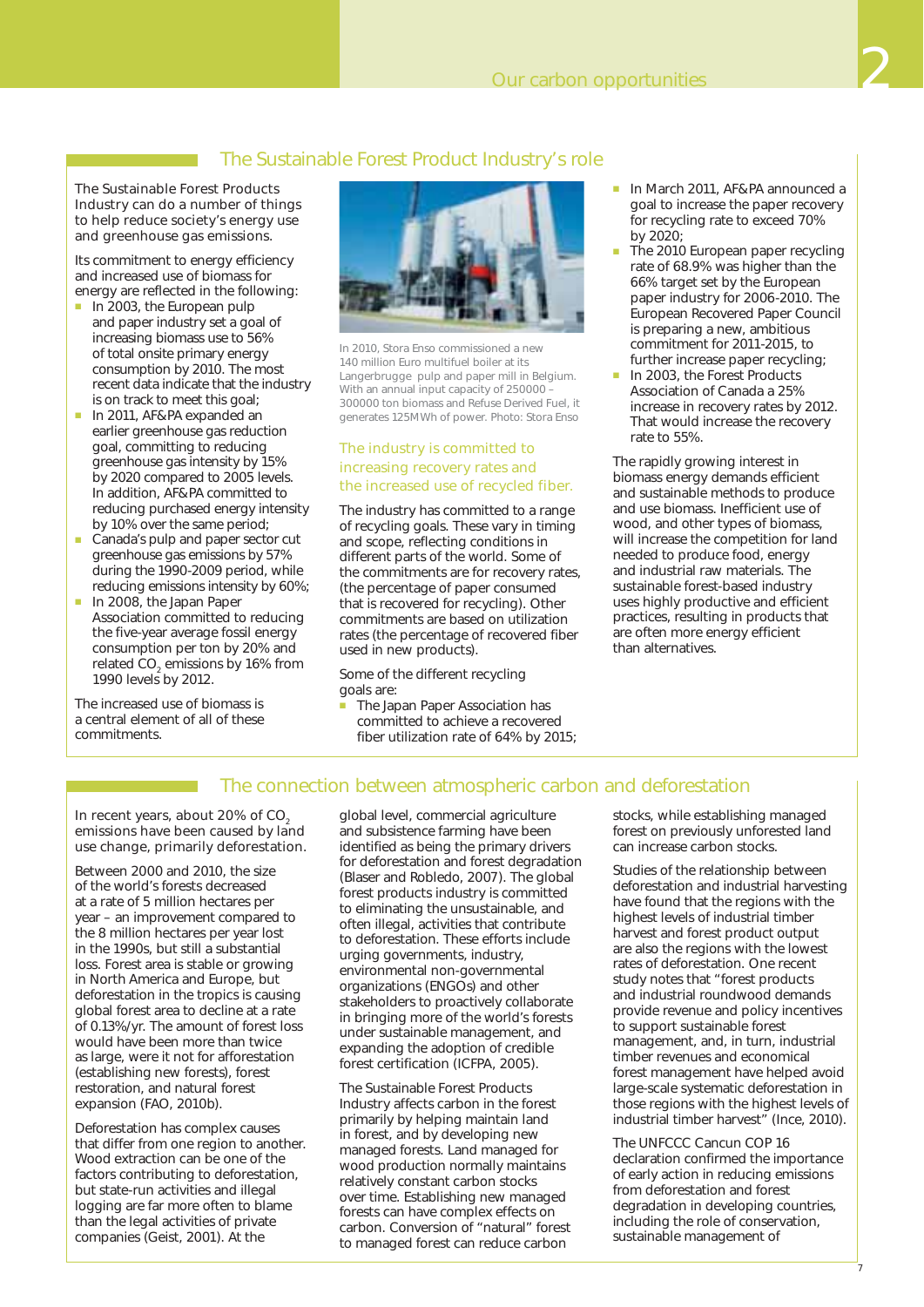forests and enhancement of forest carbon stocks – known as REDD+. WBCSD supports the design and implementation of REDD+ policies and funding mechanisms that leverage carbon markets and incentivize improved management capacity and practices in developing countries, based on payments for the carbon sequestration and storage services provided by forests when they are sustainably managed. The WBCSD believes REDD+ incentives must be:

- Designed to catalyze and support a full range of forest management options, including intensification and restoration over the long-term, and not just provide short-term avoided deforestation "fixes";
- **Flexible enough to address** specific and significant causes of deforestation in individual countries e.g. agriculture, poverty, poor governance;
- Based on phases to allow for sufficient initial investment in capacity building, training, and policy reform along a pathway leading to performance based payments;
- **Include social, environmental and** financial safeguards that ensure effective stakeholder participation, equitable benefit sharing, and clear and secure property and tenure rights;
- **Implemented by the proactive** involvement of indigenous peoples,

forest communities and private sector stakeholders, who are actually responsible for sustainable forest management practices;

- Informed by the experiences from the voluntary carbon markets, in particular private sector expertise on:
	- Mobilization of finance.
	- Standard setting.
	- Measurement, reporting
	- and verification.

More information on the opportunities and challenges related to forestry activities and REDD+ is available in a number of documents published by The Forests Dialogue (TFD 2008, 2009, 2010).

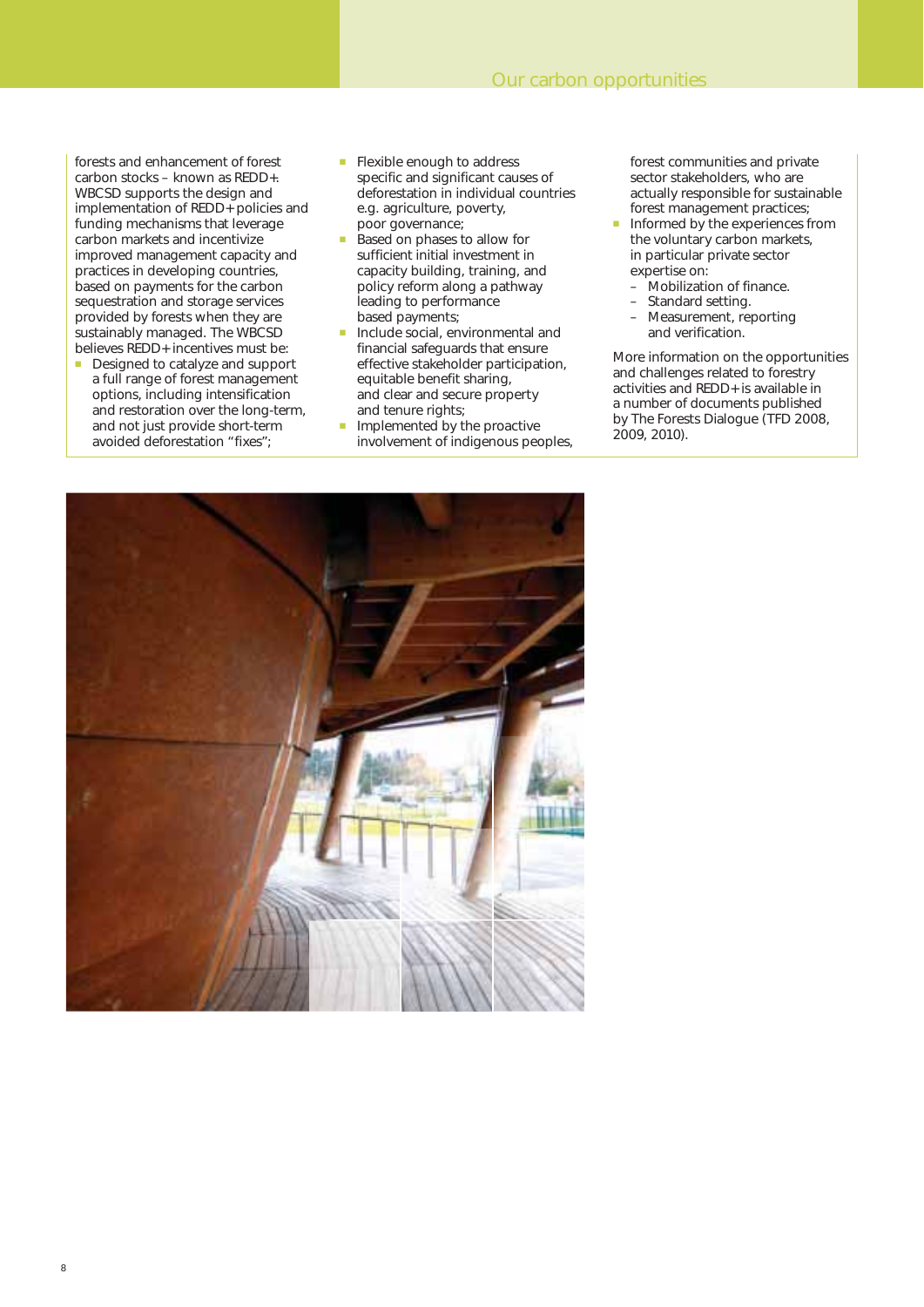

A study of the pulp and paper industry by researchers at the University of Maryland and Boston University concluded that: "...regardless of [the industry's] location, resource availability and production structure, an increase in the rate of capital turnover is the most important factor in permanently changing carbon emission profiles and energy efficiency in the pulp and paper industry."

*Source: Davidsdottir, B. and M. Ruth. 2004. "Capital vintage and climate change policies: the case of US pulp and paper". Environmental Science & Policy, issue 7, pp. 221-233.*

The connections between the forest products industry and the global carbon cycle are complex – hastily enacted climate change policies can have unintended consequences on the forest products industry.

Attempts to increase carbon storage in forests via prohibitions on harvesting can:

- Reduce the availability of wood fiber for forest products and for biomass energy;
- Increase the costs of forest products, causing them to lose market share to competing products that do not store carbon, and are more energy and carbon intensive;
- Increase the risk of fire and infestation with the result being losses in stored carbon.

Attempts to expand the use of wood-derived biomass energy without ensuring commensurate increases in virgin and recovered fiber supplies would:

- Reduce the availability and increase the cost of wood fiber for manufacturers of forest products;
- Result in the loss of market share to non-wood based products that may be more energy and carbon intensive;
- Threaten the viability of forest product manufacturing facilities that provide more economic and social benefits than operations that merely burn fiber for energy.

## Forest products industry is capital intensive

The forest products industry is capital intensive, making it difficult and expensive to change technology to accommodate near-term policy actions.

Technological innovation and accelerated capital stock depreciation are important enablers in the industry's efforts to reduce emissions. However, the industry is capital intensive, with very long-lived capital equipment. For example, the typical predicted lifetime for a power plant, chemical pulp mill or paper production line is over 25 years. Decisions concerning fuels, energy procurement options, production processes and their efficiencies, as well as main raw materials and product categories, are set years in advance. Long planning horizons are one of the most difficult challenges facing this industry.

Using policy tools like taxation, licensing, emissions pricing and trading to impact climate change can affect our competitiveness. Although these policies are intended to steer our industry towards a less carbon-intensive position, they may not provide our industry with sufficient ability to reduce our emissions, because of the high capital costs involved. Meeting climate change goals may require the early retirement of much of society's capital stock. Capital intensive industries, like the forest

Limiting the types of biomass acceptable for energy production could shift producers of biomass energy towards using fossil fuel.

Active forest management practices, such as planting (density/species/ genetics control), competition control, fertilization, thinning and prescribed fire, can enhance forest carbon sequestration. However, other important functions of forests must also be considered – especially their role in supplying wood for biomass-based products, and wood-derived biomass energy that displaces fossil fuel.

In addition, the ability of plantations, and other types of active forest management, to produce more wood on a smaller area of land, makes land available for other purposes, including food production, recreation, and conservation.

Forestry is challenged with very long investment horizons and uncertain economic returns on investments in improved productivity. Where these challenges can be met, forest management for wood fiber provides a critical economic incentive for keeping land in forests. The alternative is conversion of forestland to other uses that provide little or no climate and energy benefits. On the other side is the need for appropriate land use choices and long term planning, to ensure balance between supply and demand for forest resources.

products industry, need consistent, dependable, gradual and measured long-term policy directions to navigate in this environment.

9



and equipment to accomplish cumulative energy savings of over 70,000 TJ per year, equivalent to approximately 12 million barrels of oil per year.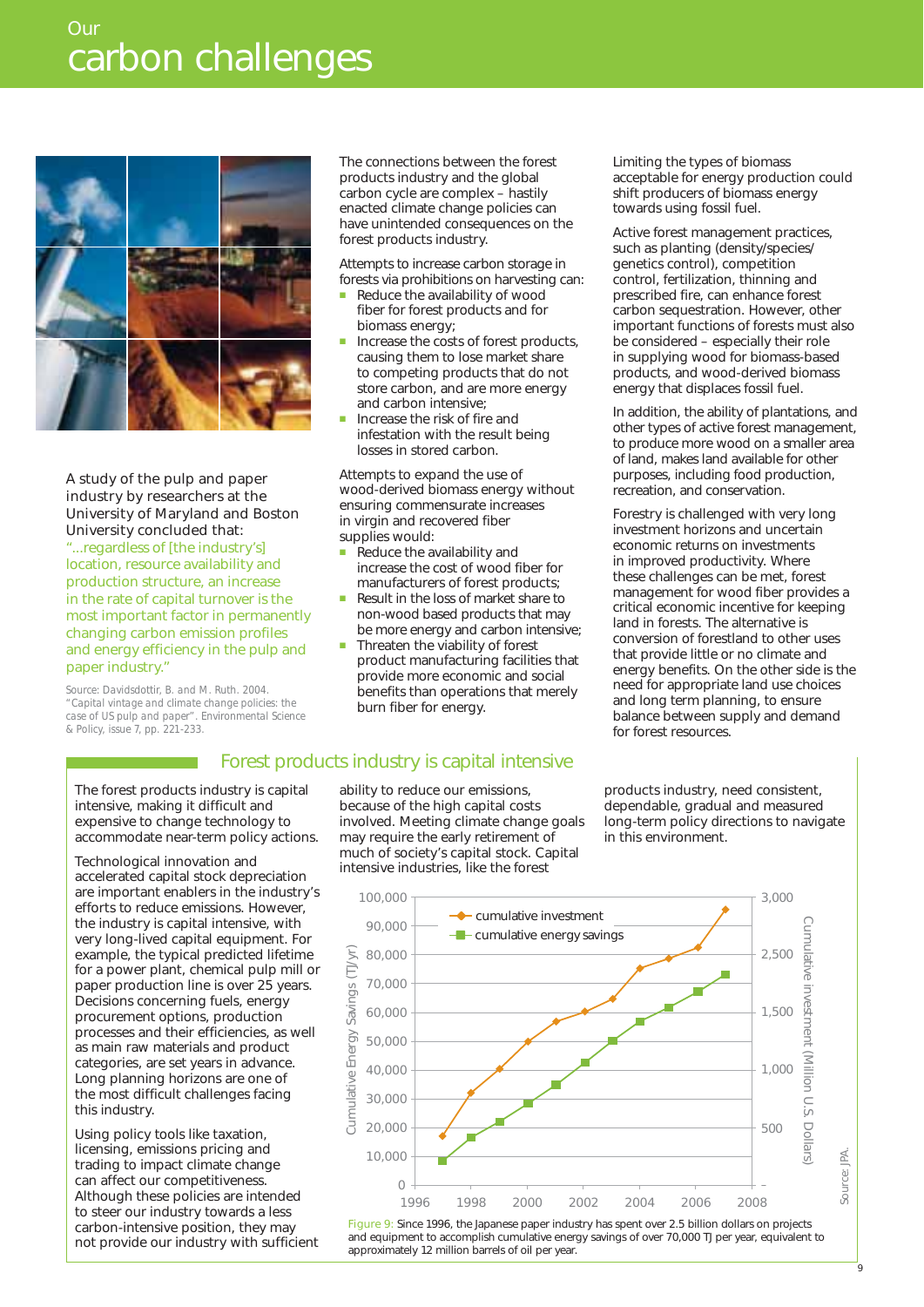## Long value chain and high recycling rates

When tailoring policies for the forest products industry, it is important to consider the industry's manufacturing facilities, long value chain and high recycling rates. The development of appropriate policies for the forest products industry is further complicated by the industry's unique carbon profile, and the long timescale for carbon and climate impacts.

Business requires clear signals towards a low carbon economy, and a level playing field across international markets. Without these, industry faces uncertainty, which can delay investments in low carbon alternatives.

Business has experienced that several cross-sector elements are necessary to enhance investments and sales of low-carbon technologies (WBCSD 2010b):

- 1. Strong signals from governments towards low-carbon growth nationally and internationally, either through targets or regulatory measures.
- 2. Adequate institutional frameworks that provide stable policies, transparent investment regulation, and conducive local conditions.
- 3. Appropriate absorptive capacity in institutions, business and society, including a functioning education system, a receptive environment, and targeted capacity building programs.
- 4. Economic and financial incentives to bridge the gap between low-carbon solutions and their commercial viability.
- 5. Energy efficiency drivers through removing barriers such as perverse subsidies, introducing economic incentives, and consumer outreach.
- 6. Business engagement with governments would allow business expertise and know-how to be incorporated into the design of new instruments that aim to enhance technology diffusion to developing countries. WBCSD member companies believe that the private sector should have an active role in the international and national

climate change process to increase the likelihood of success in reaching common objectives.

There are also a number of enabling factors that apply more specifically to the forest products sector (WBCSD 2010b):

- Encouraging the practice of sustainable forest management; Recognizing and rewarding forest-based ecological services in
- addition to carbon sequestration; Eliminating perverse subsidies;
- Developing and deploying biomass
- based breakthrough technologies; Removing existing regulatory barriers that discourage maximization of combined heat and power technology;
- Including public and private sector procurement policies for wood, paper-based products, and biomass energy;
- Promoting faster turnover of capital stock depreciation so that improvements in energy and carbon intensity can be accelerated with the sustainable forest products industry.

#### Forests

- Recycle CO<sub>2</sub> between the atmosphere and the terrestrial environment;
- Provide biomass-based raw material for forest products;
- Provide biomass for energy from sustainably managed forests.

#### Wood product manufacture

- Uses little or no fossil fuel, so there are only limited opportunities to make major reductions in GHG emissions, although opportunities exist to use biomass more efficiently;
- Often consumes purchased electricity, however, making it vulnerable to increased electricity costs;
- Has the potential for playing an important role in an expanded biomass infrastructure aimed at supplying increased amounts of biomass to industry and society;
- Relies on fossil fuel-based transportation of raw materials and products.

#### Pulp and paper manufacturing

 $\blacksquare$  Is energy intensive, but energy efficiency has steadily improved over time, and continued incremental

improvements are likely;

- Is seeking ways to reduce energy use, due to increasing fossil fuel and electricity costs. GHG emission reductions usually occur as a result;
- Uses large amounts of steam, making pulp and paper mills ideal hosts for combined heat and power (CHP); the sequential use of steam for several purposes within the production process allows these systems to be highly energy efficient;
- Is already a leader in the use of CHP in many countries, but significant untapped potential remains; in some locations, the challenges to utilizing this potential include regulatory and market limitations;
- Using virgin fiber typically obtains a significant amount of its energy from biomass – i.e., wood waste, bark or spent pulping liquors containing the lignin removed during pulping;
- Has opportunities to increase the use of biomass energy, and, in some cases, replace a portion of fossil fuels with biomass derived energy;
- Faces challenges to making these improvements, including required capital costs and insufficient quantities of affordable biomass;
- Like wood product facilities, supports a biomass procurement and distribution system that could be readily expanded to produce additional amounts of biomass for society.

The industry continues to research breakthrough technologies having the potential to dramatically reduce its energy use. Key focus areas include mechanical pulping processes, pulping liquor recovery systems, and paper dewatering and drying technologies.

#### Forest products

- Store carbon during use that slowly returns to the atmosphere;
- Often compete against petroleum-, concrete- or steel-based products that are more energy and carbon intensive;
- Can usually be recycled, providing ecoefficient use of forest resources;
- Can be used as a source of biomass energy at the end of their life cycle, thereby displacing fossil fuels.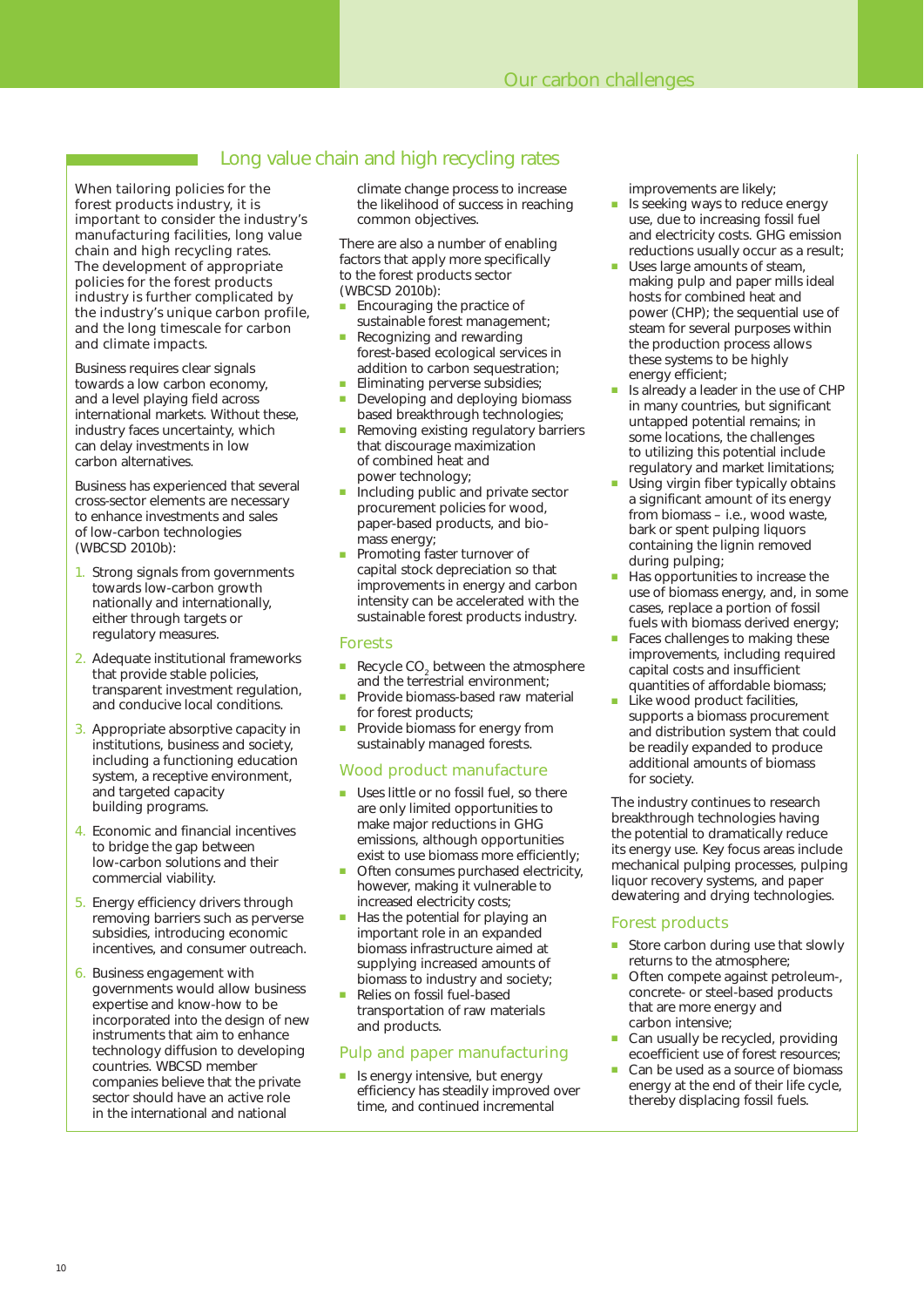

the same amount of fuel. Without these efficiencies, the emissions required to generate the steam and electricity needed by the industry would be much higher. If the industry had to purchase this electricity from the grid, emissions from the electricity sector might increase by as much as 95 million tons CO<sub>2</sub> per year.

## Managing GHG emissions

The industry has developed tools for calculating greenhouse gas emissions from pulp and paper, and from wood product manufacturing. These tools, which have been accepted for use under the WRI/WBCSD GHG Protocol, are available on the GHG Protocol website www.ghgprotocol.org.

Calculation tools developed by the International Council of Forest and Paper Associations, working with the WBCSD and the World Resources Institute.





Source: Miner and Perez-Garcia, 2007

Source: Miner and Perez-Garcia, 2007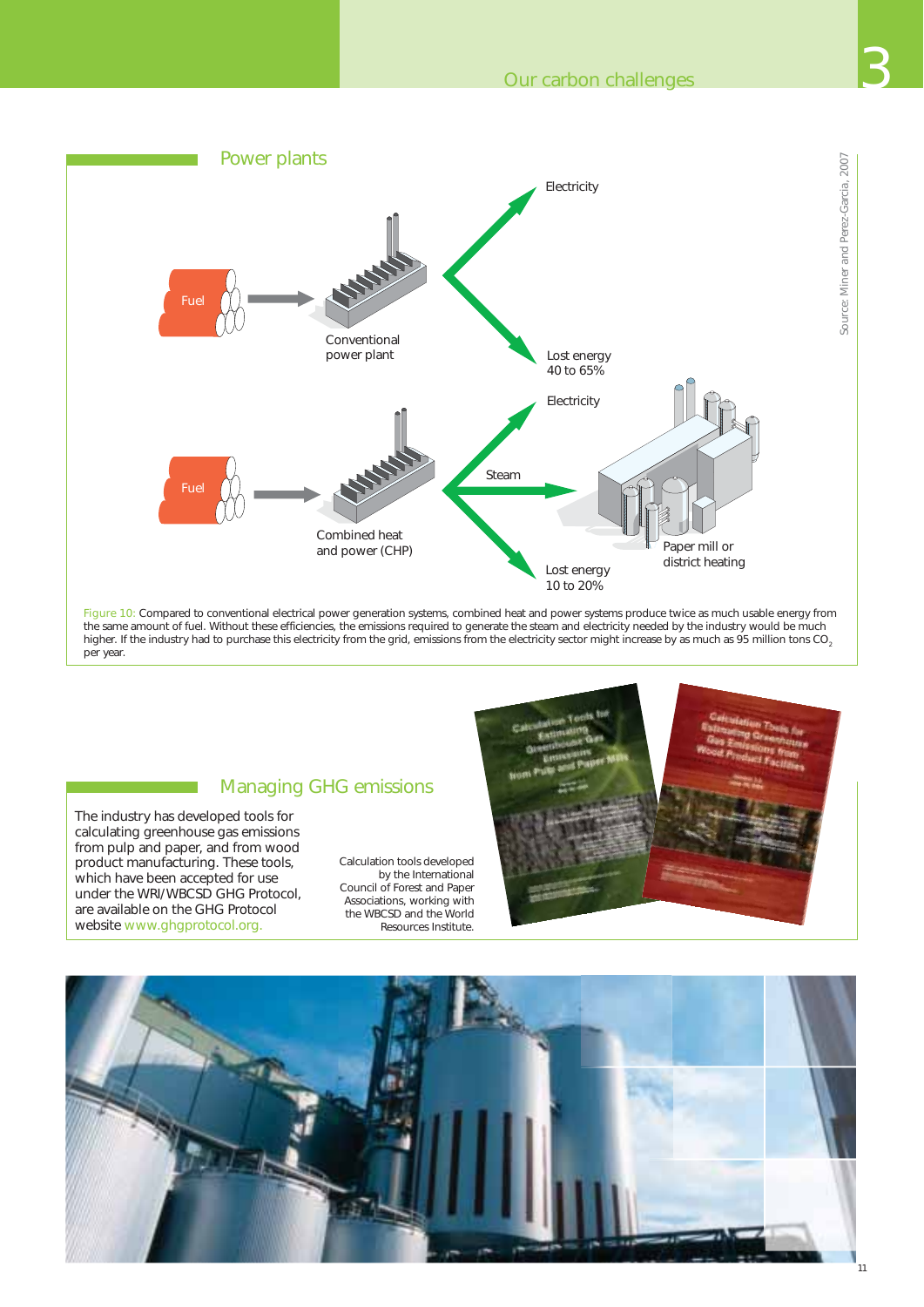

## Public policy alerts

Public policy needs to consider not only the climate-change implications of biomass use, but also the economic and employment benefits to society. These could be threatened by policies that diminish the vitality of the forest products sector. Studies have indicated that using wood in the forest products value chain creates much greater value added and employment, than using the same biomass only for energy (CEPI, 2003 and RISI, 2010).

Studies of systems wherein wood fiber is "cascaded" from wood and paper products, through recycling and reuse opportunities and then used as a source of biomass energy have found greenhouse gas emission reductions can sometimes be twice or more the reductions accomplished by burning the wood fiber as a first use (Dornburg, 2005).

The uncertainties regarding the balance between future wood supplies and demand have been highlighted in several studies. A review of European studies, for instance, found that estimates of the quantities of forest-derived biomass available for energy in 2020 varied by a factor of five (Rettenmeier, 2010). Such uncertainties present challenges to companies and policy makers interested in sustainable forest management, and the products made from sustainably produced wood. In the face of these uncertainties, policy makers need to strive to avoid incentives and mandates that will distort wood markets, and pursue policies that help keep forested land in forest, and ensure adequate wood supplies for the future (e.g. see NAFO, 2011, AF&PA, 2011, CEPI, 2008).

#### Recommendations

The forest products industry supports the ongoing recognition of biomass from sustainably managed forests as a low-impact, renewable raw material and biomass energy source. The most efficient and effective long term greenhouse gas mitigation policies are those that consider the emissions profile of a product over its entire life cycle. The industry can make significant contributions toward meeting the world's climate mitigation and adaptation goals, if certain policy recommendations are effectively implemented.

Under the UNFCCC process, national level responses to climate mitigation and adaptation are now being developed more actively, including plans for Nationally Appropriate Mitigation Actions (NAMA) and National Adaptation Programmes of Action (NAPA) in addition to national inventories and communications. Regardless of jurisdiction, we urge governments to take up the following public policy recommendations:

#### Sustainable forest management – the key strategy

- 1. Efforts to extend sustainable forest management practices to more of the world's forests should be continued and intensified. Governments must pursue forest policies that provide the needed flexibility to account for the multiple environmental, economic and societal values of forests, and the variation in these values from forest to forest.
- 2. Policies are needed to reduce deforestation in developing countries, and encourage afforestation and active, sustainable forest management. These efforts should be based on the facilitation of markets for forest products, and the use of market incentives such as carbon sequestration credits, as well as better management systems, including adequate forest inventory systems. Development aid to build local management capacity and support policy reform will be necessary in many countries, as proposed under the REDD+ mechanism.

#### Produce and use more wood on a sustainable basis – the key outcome

- 3. The many benefits of sustainable forest-based products and bio-energy can only be realized if public policies promote the development of adequate supplies of wood and recovered fiber. These policies should enable forest owners to assist in meeting the demand for forest biomass by keeping forested land in forest, improving forest productivity, and increasing the recovery of biomass co-products from forestry operations. Forest products manufacturers can also assist in meeting the demand for biomass by expanding efforts to generate additional wood-derived co-products, and better use of residual materials.
- 4. Within a market-driven framework, policies should recognize the societal, eco-efficiency and greenhouse gas mitigation benefits that occur when forest biomass is used to make useful products first – and then recycled as appropriate, before being used as a source of energy.
- 5. The carbon removed from the atmosphere and sequestered in forest products throughout their useful lives should be more fully recognized, as should the carbon and energy attributes of forest products, compared to competing products that are more greenhouse gas intensive.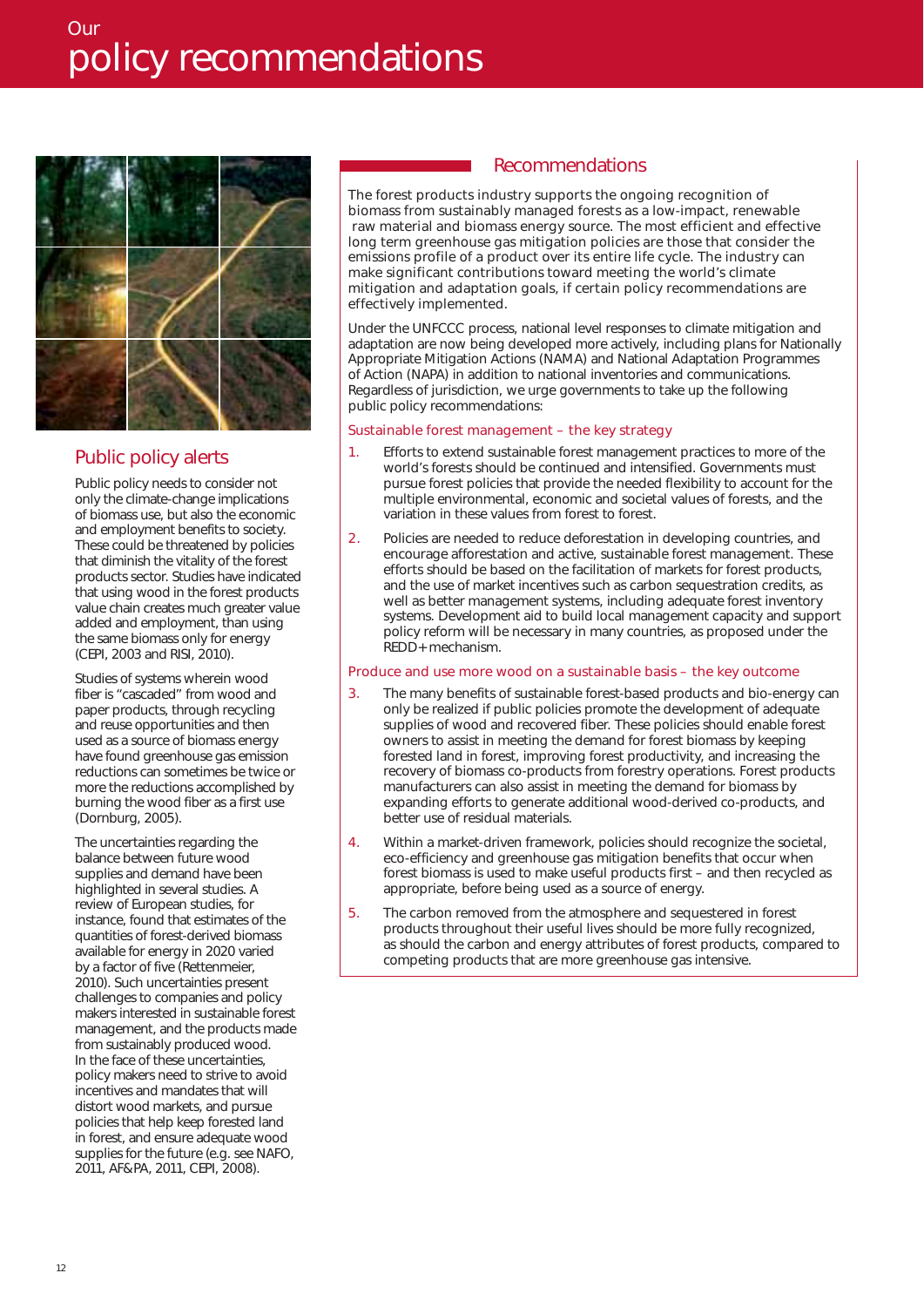Avoid counterproductive policy impacts and technology barriers – the key requirement

- 6. Public policies should allow market forces, rather than subsidies, incentives or mandates, to determine the highest and best use of biomass. These policies should encourage sustainable and efficient practices for producing and using all types of biomass, so as to minimize competition for the land needed to produce food, energy and industrial raw materials.
- 7. Forest-based carbon sequestration should be carefully considered to avoid unintended consequences, such as the withdrawal of productive forests from the forest products value chain, artificial pricing of forest resources, and declining forest health, leading to decreased sequestration and increased vulnerability to natural disturbances.
- 8. Regulatory and non-regulatory barriers that discourage facilities from maximizing combined heat and power potential should be removed, so that the well-known greenhouse gas and energy benefits of this technology can be realized.
- 9. Policies should enable the development and deployment of biomass-based technologies (such as biomass gasification) needed to make our industry energy self-sufficient, and potentially a net supplier of bio-based energy.
- 10. Government policies that help reduce the cost of capital through lower interest rates, tax incentives and accelerated depreciation, will facilitate the early adoption of technologies that reduce greenhouse gas emissions.
- 11. A level global playing field, with respect to the impacts of carbon policies, is necessary in order to avoid carbon leakage attributable to the relocation of industries and increasing transportation-related emissions.

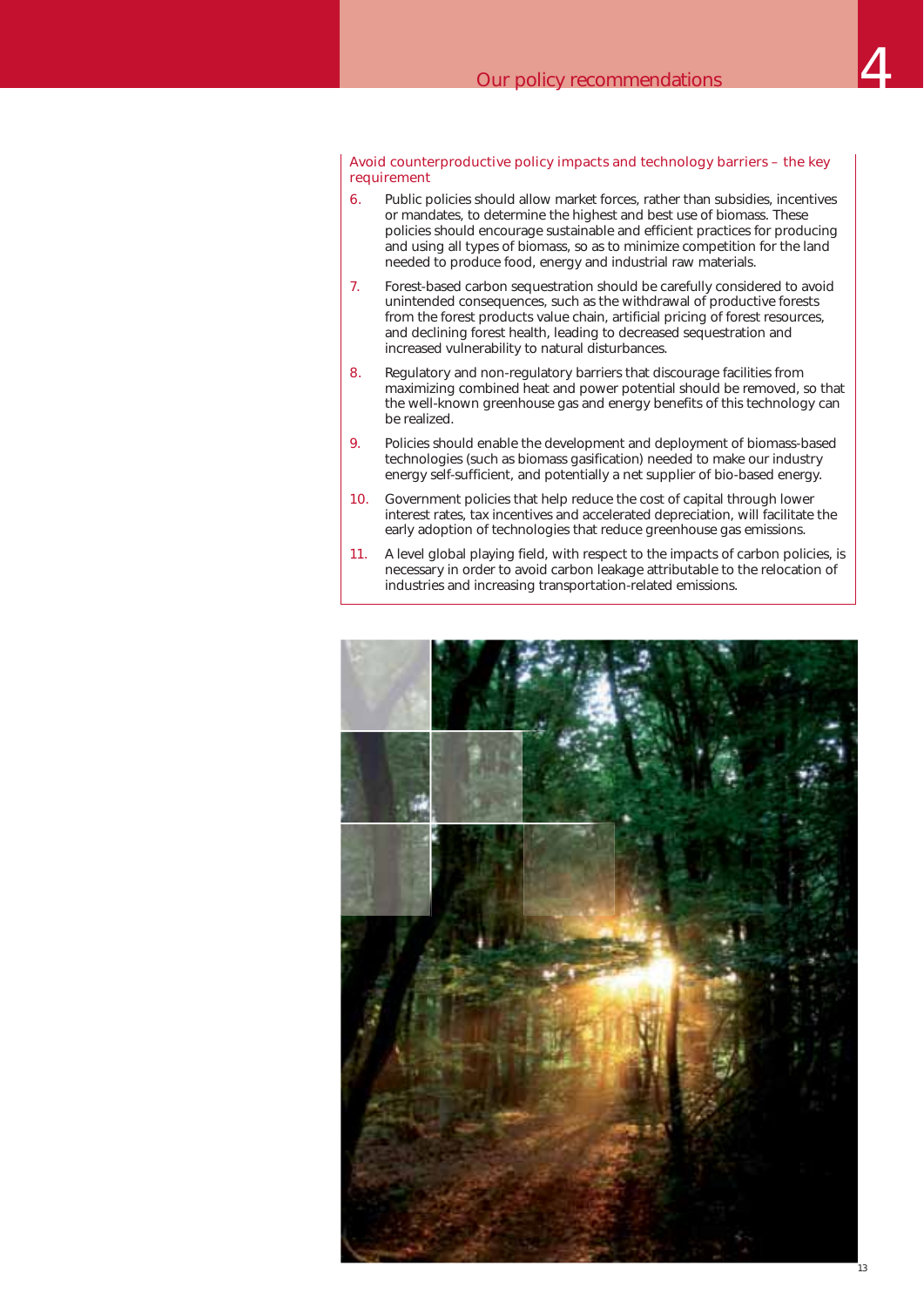# Key information and data sources

### Key information and data sources

American Forest and Paper Association (AF&PA), 2010, "AF&PA 2010 Sustainability Report", American Forest and Paper Association, Washington, DC, June 2010

American Forest and Paper Association (AF&PA), 2011, "What We Believe: Renewable Energy", available at http:// www.afandpa.org/RenewableEnergy. aspx, accessed 19 August 2011

Beer et. al.. 2010. "Terrestrial Gross Carbon Dioxide Uptake: Global Distribution and Covariation with Climate". Science. Vol. 329 Aug 2010 pp 834-838

Blaser, J. and C. Robledo, 2007. "Initial Analysis on the Mitigation Potential in the Forestry Sector." Prepared for the UNFCCC Secretariat by Intercooperation, Bern. 1 August 2007

Confederation of European Paper Industries (CEPI). 2003. "Renewable Raw Materials vs. Renewable Energy: Two Competing Goals". Confederation of European Paper Industries, Brussels, Belgium. November 2003

Confederation of European Paper Industries (CEPI). 2008. "Issue Sheet: Bioenergy", available at http://www.cepi.org/Objects/1/ Files/IssueSheet%20Bio-Energy.pdf. September 2008, accessed 19 August 2011

Confederation of European Paper Industries (CEPI). 2011, "Key Statistics 2010 – European Pulp and Paper Industry", Confederation of European Paper Industries, Brussels, Belgium, June, 2011

Davidsdottir, B. and M. Ruth. 2004. "Capital vintage and climate change policies: the case of US pulp and paper". Environmental Science & Policy, issue 7, pp. 221-233.

Dornburg, V. and A.P.C. Faaij, 2005, "Cost and CO<sub>2</sub>-emission Reduction of Biomass Cascading: Methodological Aspects and Case Study of SRF Popular," Climatic Change (2005) 71: 373-408, Springer, New York / Heidelberg. August 2005

FAO. 2010a. "Impact of the global forest industry on atmospheric greenhouse gases", FAO Forestry Working Paper 159. United Nations Food and Agriculture Organization. Rome. 2010

14

FAO. 2010b. "Global Forest Resources Assessment 2010 - Main Report". FAO Forestry Paper 163. United Nations Food and Agriculture Organization. Rome. 2010

FAO. 2011. FAOSTAT Database. United Nations Food and Agriculture Organization. Rome

Forest Products Industry Associations in major producing countries and regions including:

Australia – www.a3p.asn.au

Brazil – www.bracelpa.org.br

Canada – www.fpac.ca

Chile – www.corma.cl

Europe – www.cepi.org

Europe – www.cei\_bois.org

Finland – www.metsateollisuus.fi

France – www.copacel.fr

Germany – www.vdp-online.de

Global – www.icfpa.org

Italy – www.assocarta.it

Japan – www.jpa.gr.jp

New Zealand – www.nzfoa.org.nz

Norway – www.pulp-and-paper.no

Portugal – www.celpa.pt

South Africa – www.pamsa.co.za

Spain – www.aspapel.es

Sweden – www.skogsindustrierna.org

United Kingdom – www.paper.org.uk

United States – www.afandpa.org

Ince, P. "Global Sustainable Timber Supply and Demand", Chapter 2 in Sustainable development in the forest products industry, Porto, Portugal : Universidade Fernando Pessoa, 2010: p. 29-41. ISBN: 9789896430528.

International Council of Forest and Paper Associations (ICFPA). 2005. Statements on Illegal Logging, April and May 2005 at www.icfpa.org

IEA. 2010. "CO<sub>2</sub> Emissions from Fuel Combustion: Highlights". International Energy Agency. Paris

IPCC. 2003. "Good Practice Guidance for Land Use, Land Use Change and Forestry". Published by the Institute for Global Environmental Strategies for the Intergovernmental Panel on Climate Change. Hayama, Kanagawa, Japan

IPCC. 2007. "Climate Change 2007 – the Fourth Assessment Report of the Intergovernmental Panel on Climate Change". Cambridge University Press, Cambridge, United Kingdom and New York, NY. 2007

Miner, R and J. Perez-Garcia. 2007. "The Greenhouse gas and carbon profile of the global forest products industry". Forest Products Journal. Vol. 57. No. 10. October 2007 pp 81-90

Minett and Mensink. 2006. "Pulp and paper industry combined heat and power in Europe", presented to the International Seminar on Energy and the Forest Products Industry, Rome, October 2006

National Association of Forest Owners (NAFO). 2011. "Renewable Energy: NAFO's Biomass Energy Advocacy Toolkit", available at http://nafoalliance. org/policy-issues/renewable-energy/, accessed 19 August 2011

OECD/IEA. 2010. "Energy Statistics for OECD Countries." Paris: OECD.

Paul, K., T. Booth, A. Elliott, T. Jovanovic, P. Polglase, M. Kirschbaum. 2003. "Life Cycle Assessment of Greenhouse Gas Emissions from Domestic Wood Heating", prepared for the Australian Greenhouse Office and Environment Australia by CSIRO Forestry and Forest Products, September 2003

Perez-Garcia et.al. 2005. "An assessment of carbon pools, storage, and wood products market substitution using lifecycle analysis results". Wood and Fibre Science, 37 Corrim Special Issue, 2005, pp. 140 – 148 © 2006 by the Society of Wood Science and Technology.

Rettenmaier N, Schorb A, Koppen S, et al. 2010. "Status of biomass resource assessments, Version 3. Biomass Energy Europe". November 30, 2010. 205 pp. http://www.eu-bee.com/ default.asp?SivuID=24158

RISI, 2010, "Jobs Creation in PPI and Energy Alternative in the United States", issued by the American Forest and Paper Association, Washington DC, 25 June 2010

The Forests Dialogue (TFD), 2008, "Beyond REDD: The Role of Forests in Climate Change", The Forests Dialogue, Yale University, October 2008 http://environment.yale.edu/tfd/ uploads/TFD\_Forests\_and\_Climate\_ Statement\_w\_Briefing\_Notes.pdf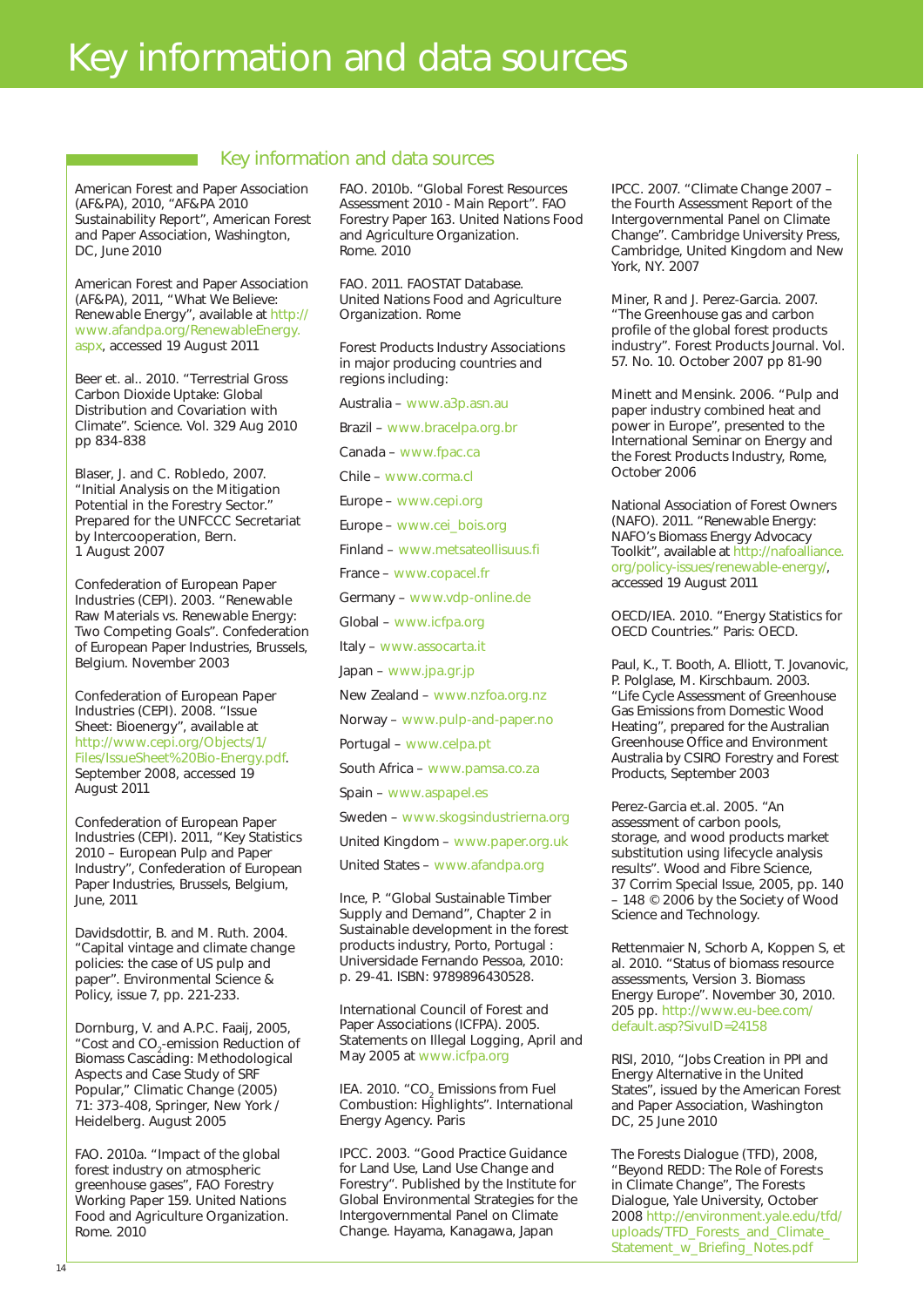

The Forests Dialogue (TFD), 2009, "Investing in REDD-plus: Consensus on Frameworks for the Financing and Implementation of REDD-plus", The Forests Dialogue, Yale University, September 2009, http:// environment.yale.edu/tfd/uploads/ Investing\_In\_REDD-Plus\_en\_TFD\_ Recommendations.pdf

The Forests Dialogue (TFD), 2010, "Investing in REDD-plus: Consensus Recommendation on Frameworks for the Financing and Implementation of REDD-plus, March 2010, http:// environment.yale.edu/tfd/uploads/ TFD\_FCC\_Review\_InvestingInREDDplus\_high-res.pdf

Upton, et.al.. 2006. "Energy and greenhouse gas impacts of substituting wood products for nonwood alternatives in residential construction in the United States". Biomass and Bioenergy. 32 (2008) 1-10, January 2008, Elsevier

USDA. 2004. Forest Service, Southern Research Station General Technical Report 75, October 2004.

WBCSD. 2010a. "Innovating for green growth – Drivers of private sector RD&D", WBCSD, December 2010

WBCSD. 2010b. "Enabling frameworks for technology diffusion: A business perspective", WBCSD, April 2010

WBCSD. 2011a. "Recommendations for Government Negotiators to Effectively Include Harvested Wood Products within the UN Framework Convention on Climate Change (UNFCCC)", WBCSD's Sustainable Forest Products Industry (SFPI) Working Group, July 19, 2011

WBCSD. 2011b. "Vision 2050: Carbon pricing – The role of a carbon price as a climate change policy instrument", WBCSD, 2011

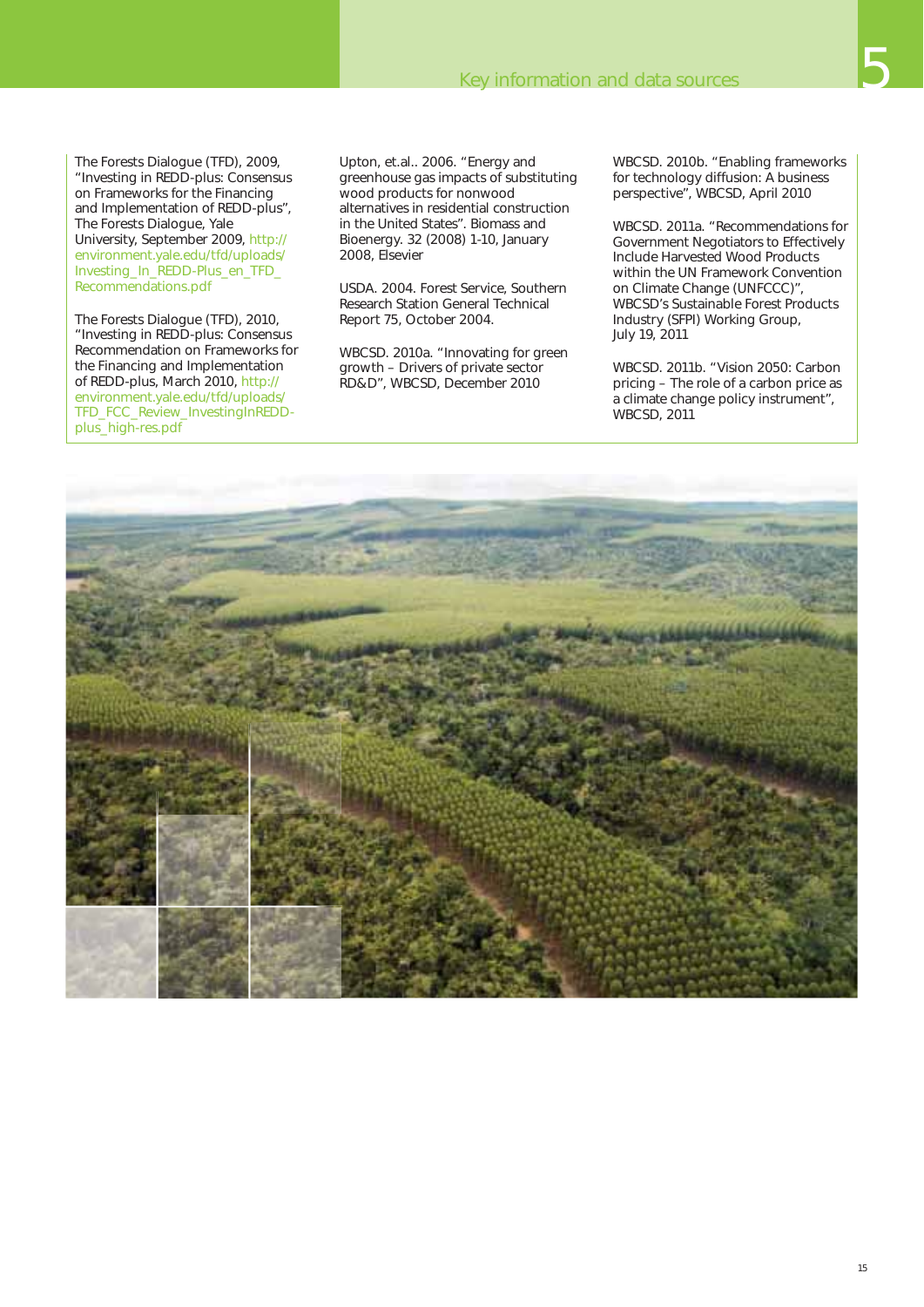## Membership Principles and Responsibilities (agreed March 2007)

As evidence of our ongoing commitment to sustainable development and balancing our efforts between economic growth, ecological balance and social progress, members of the Sustainable Forest Products Industry Working Group will, in accordance with the following principles:

#### 1 Management and Governance

- 1. Apply corporate policies and procedures to meet all applicable legal requirements and other company commitments, including these membership principles and responsibilities.
- 2. Seek cost-effective opportunities to continuously improve and be industry leaders in sustainable development.
- 3. Work against corruption and illegal practices, in all their forms.

#### 2 Resource Management

- 1. Use sustainable forest management in forests we own, lease or manage to provide fiber, timber and other forest products and valuable ecosystems services.
- 2. Seek to conserve important biodiversity and cultural values and to optimize the social, environmental and economic benefits of managed forests.
- 3. Respect the lawful access and tenure rights of indigenous peoples and other community members directly affected by our forestry operations. Proactively seek to resolve any potential land disputes through dialogue, independent arbitration or the legal system.
- 4. Recognize as credible forest certification systems that are based on third party verification, independent accreditation, good governance and transparency, and support efforts to expand their use.
- 5. Progressively and systematically introduce credible forest certification in the forests we own, lease or manage.

#### 3 Fiber Sourcing

- 1. Manage supply chains to obtain purchased fiber from acceptable sources, using contract requirements and education and outreach programs, as appropriate to the nature and scale of the fiber supply activities.
- 2. Ensure legal ownership of all fiber and wood utilized and comply with all applicable laws in forestry operations.
- 3. Introduce credible, independently certified woodtracing systems where needed to address significant risks.

#### 4 Eco-efficiency and Emissions Reduction

- 1. Promote efficiency and innovation in the use of key resources (raw materials, water, energy and chemicals) and foster continuous improvement based on setting and reporting on appropriate reduction targets.
- 2. Promote the use of new and innovative technologies whenever economically and environmentally feasible.
- 3. Promote the recyclability and recovery of forest products and the appropriate reuse of materials.

#### 5 Climate Change Mitigation

- 1. Improve energy efficiency and the use of renewable energy whenever economically and environmentally feasible.
- 2. Track and report on carbon dioxide  $(CO<sub>2</sub>)$  emissions and progress on managing the reduction of greenhouse gas (GHG) emissions.
- 3. Promote sustainable forest management, including afforestation and reforestation, and the use of forest products as important climate mitigation strategies.

#### 6 Health and Safety

1. Strive for continuous improvement in occupational health and safety and report accidents and injuries in the workplace.

#### 7 Community Well-being & Stakeholder Engagement

- 1. Contribute to economic health, employment and community service in the communities in which we operate.
- 2. Engage in, listen to and respond to local sustainability expectations and concerns related to our operations.
- 3. Cooperate with other organizations, governments and stakeholders to promote and develop sustainability in the forest products industry, including sharing best practices and lessons learned.

#### 8 Human Rights and Labor Standards

1. Respect all national laws for human rights and labor standards and, where these are lacking, use internationally agreed standards.

#### 9 Reporting

1. Publish a periodic report reflecting progress on these principles and responsibilities according to international reporting standards.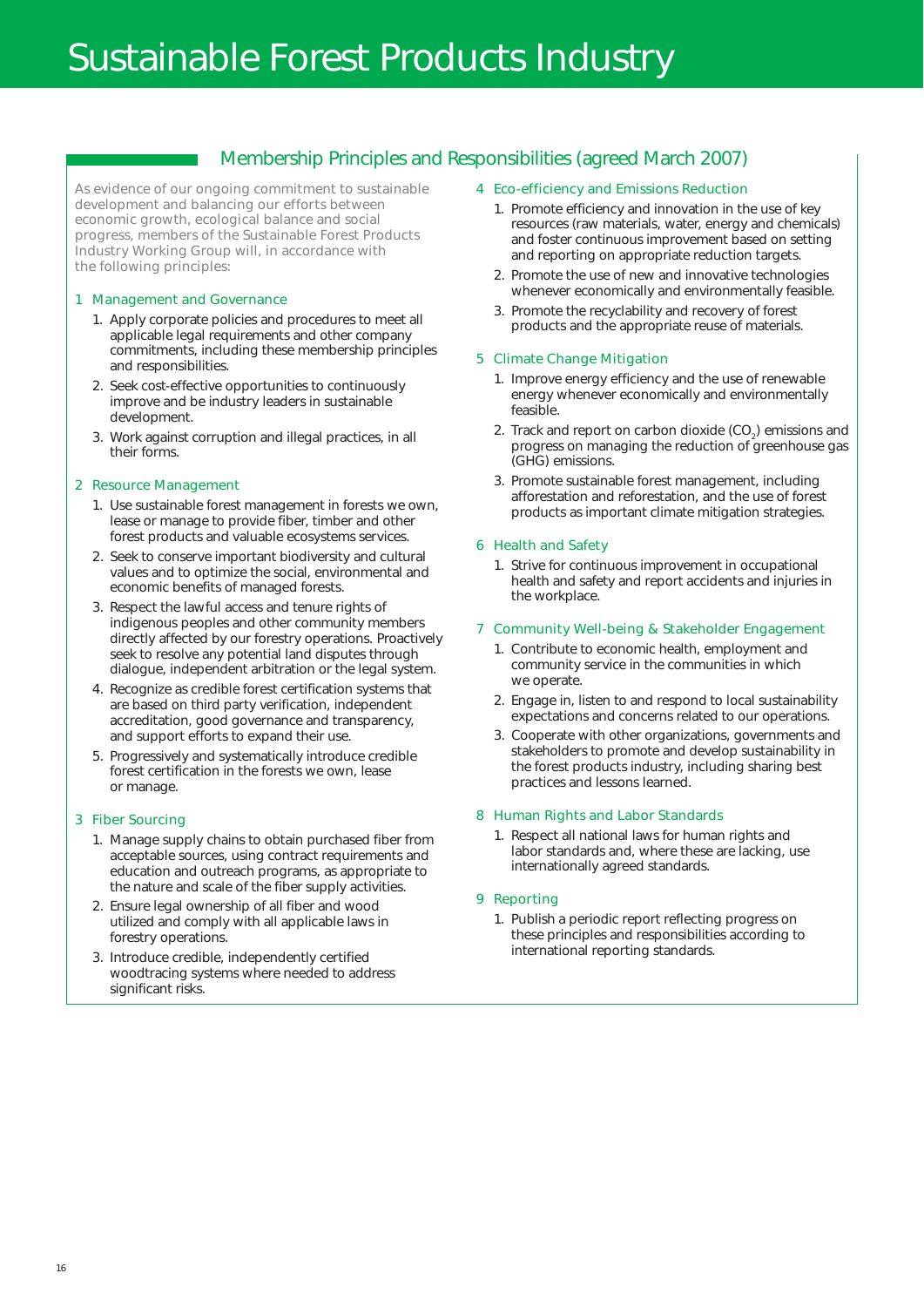### World Business Council for Sustainable Development I WBCSD

The WBCSD is a CEO-led, global coalition of some 200 companies advocating for progress on sustainable development. Its mission is to be a catalyst for innovation and sustainable growth in a world where resources are limited. The Council provides a platform for companies to share experiences and best practices on sustainable development issues and advocate for their implementation, working with governments, non-governmental and intergovernmental organizations. The membership has annual revenues of USD 7 trillion, spans more than 35 countries and represents 20 major industrial sectors. The Council also benefits from a network of 60 national and regional business councils and partner organizations, a majority of which are based in developing countries.

For more information visit www.wbcsd.org

#### National Council for Air and Stream Improvement I NCASI

The National Council for Air and Stream Improvement (NCASI) is an independent, non-profit research institute that focuses on environmental topics of interest to the forest products industry. Established in 1943, NCASI is recognized as a leading source of technical and scientific information on environmental issues affecting this industry. Although NCASI receives most of its funding from forest products companies, it also receives funding from government agencies, associations and other organizations interested in better understanding the connections between the forest products industry and the environment.

For more information visit www.ncasi.org

#### Project team

Prepared for the Sustainable Forest Products Industry (SFPI) Working Group by the SFPI Carbon System Action Team, chair Mikko Ohela (Metsäliitto Group)

| Technical Input:                   | Reid Miner, NCASI                                                                                                                                                                                                                                                |
|------------------------------------|------------------------------------------------------------------------------------------------------------------------------------------------------------------------------------------------------------------------------------------------------------------|
| <b>Editing Team:</b>               | Bob Fledderman (MWV); Anthony Greer<br>(April Asia); Johan Holm (Stora Enso);<br>Mikko Ohela (Metsäliitto Group);<br>Prakorb Pikulkarntalerd (SCG); Christian<br>Ramaseder (Mondi); Cristiano Resende<br>de Oliveira (Fibria); Edie Sonne Hall<br>(Weyerhaeuser) |
| WBCSD Secretariat: James Griffiths |                                                                                                                                                                                                                                                                  |
| Printer:                           | Atar Roto Presse SA, Switzerland.<br>Printed on paper containing 85.9% PEFC<br>certified fiber and 3.2% FSC certified<br>fiber. 100% chlorine free. ISO 14001<br>certified mill.                                                                                 |
| Photo credits:                     | Provided courtesy of member companies                                                                                                                                                                                                                            |
| Copyright:                         | © WBCSD, October 2011. Third Edition.                                                                                                                                                                                                                            |
| ISBN:                              | 978-3-940388-78-0                                                                                                                                                                                                                                                |
|                                    |                                                                                                                                                                                                                                                                  |

#### Disclaimer

The designations employed and the presentation of the material in this publication do not imply the expression of any opinion whatsoever on the part of the partner National Council for Air and Stream Improvement (NCASI) or the World Business Council for Sustainable Development (WBCSD) concerning the legal status of any country, territory, city or area or of its authorities, or concerning delimitation of its frontiers or boundaries. Moreover, the views expressed do not necessarily represent the decision or the stated policy of the NCASI or the WBCSD, nor does citing of trade names or commercial processes constitute endorsement.